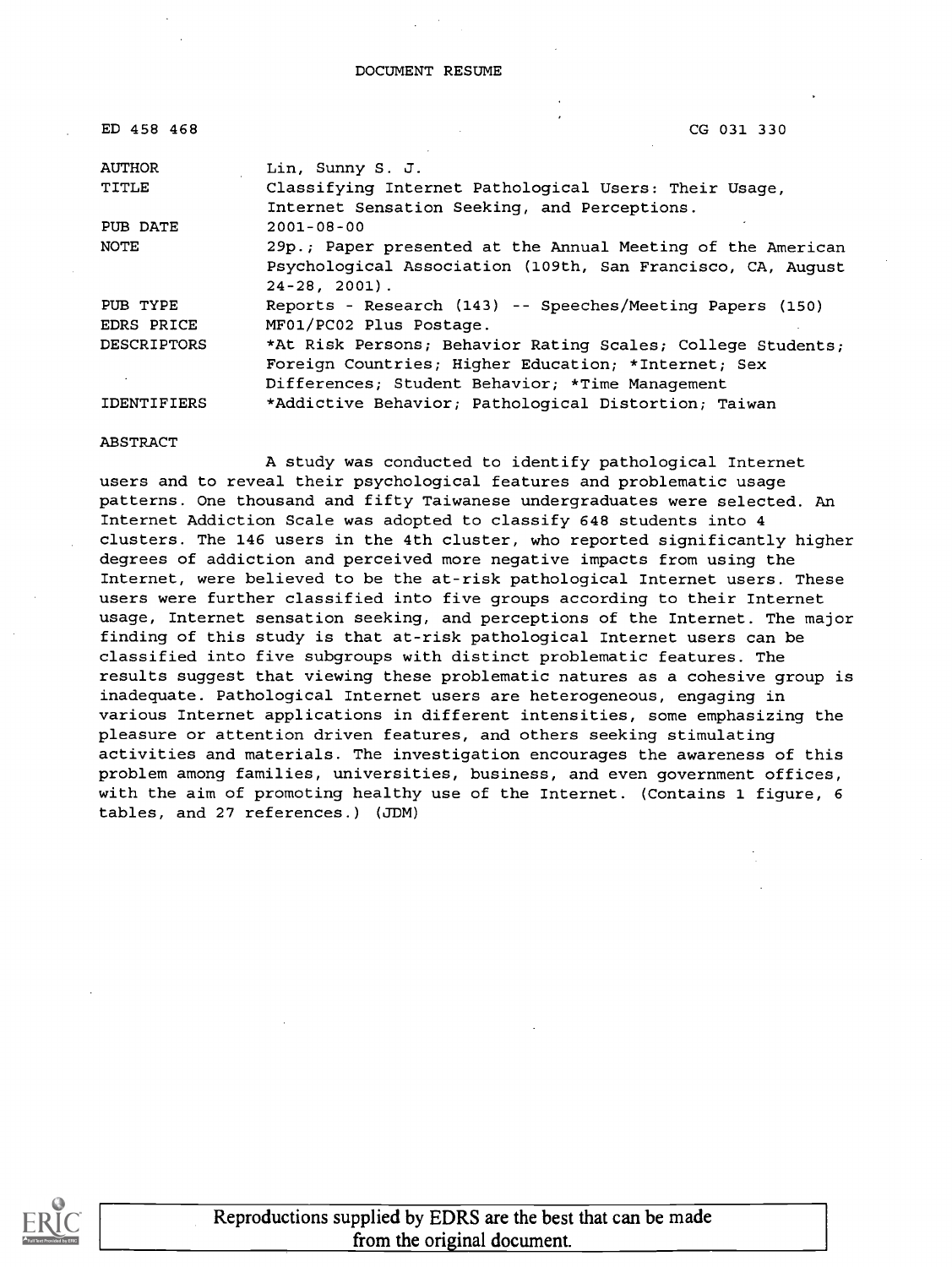# Full title:

# Classifying Internet pathological users: Their usage, Internet sensation seeking, and perceptions

Running head: Classifying Internet pathological users

## Descriptors:

Pathological Internet use; Internet addiction; Internet abuse; Addictive behavior; Sensation seeking; Usage patterns

### Author:

Sunny S. J. Lin Institute of Education National Chiao Tung University, Hsinchu, 300, Taiwan

# Correspondence address:

Dr. Sunny S. J. Lin, , Institute of Education, National Chiao Tung University, 1001 Ta Hsueh Rd., Hsinchu, 300, Taiwan Email: sunnylin@cc.nctu.edu.tw FAX: 886 (3) 573-8083 Phone: 886 (3) 573-1714

U.S. DEPARTMENT OF EDUCATION Office of Educational Research and Improvement EDUCATIONAL RESOURCES INFORMATION CENTER (ERIC) O This document has been reproduced as received from the person or organization originating it. O Minor changes have been made to improve reproduction quality. Points of view or opinions stated in this docu-ment do not necessarily represent official OERI position or policy. 12  $-$ "PERMISSION TO REPRODUCE THIS MATERIAL HAS BEEN GRANTED BY TO THE EDUCATIONAL RESOURCES INFORMATION CENTER (ERIC)."

 $\overline{\mathcal{L}}$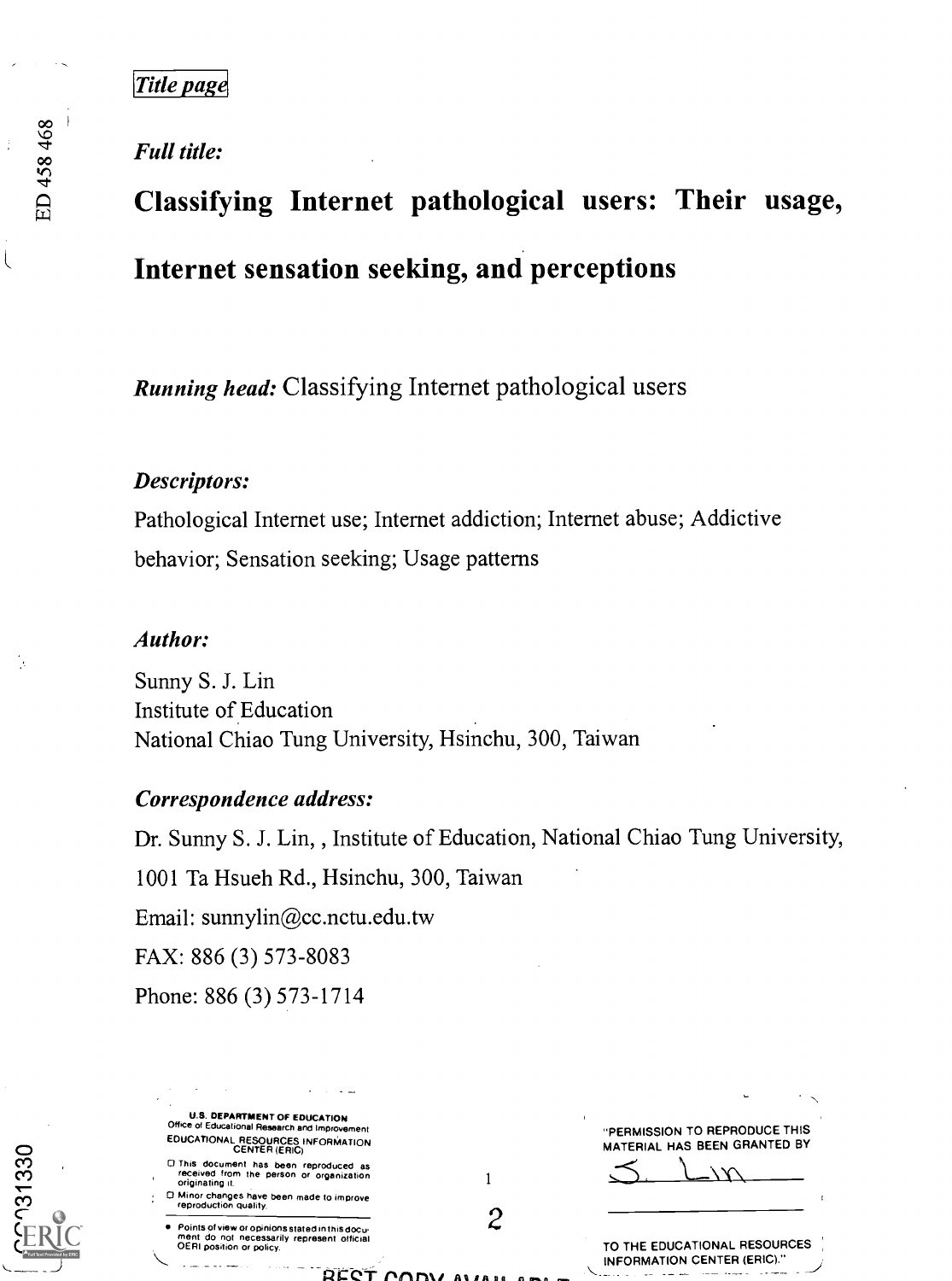# Classifying Internet pathological users: Their usage, Internet sensation seeking, and perceptions

#### Abstract

This pilot study used quantitative methods to identify pathological Internet users and reveal their psychological features and problematic Internet usage patterns. Initially, an Internet addiction scale was adopted to classify 648 college students into 4 clusters. The 146 users in the  $4<sup>th</sup>$  cluster were believed to be the at-risk pathological Internet users who reported significantly higher degrees of Internet addiction and perceived more negative impacts from using the Internet. Internet usage, perceptions of Internet, and Internet sensation seeking were then employed to regroup the at risk users into 5 groups. The first group comprising 7 "thrill seeking game players" with higher degree of online thrill and adventure seeking spent extensive time online mainly playing various games. Meanwhile, the second group contained 5 "dedicated users seeking pleasure and a sense of community" who spent extremely long online though not for sensational seeking. Instead, they perceived the Internet as a resource for pleasure, rapid channel for communication and gathering information demanding users' whole attention. The third group comprised of 9 "experience seeking email and information users" mainly engaged in using various online materials, email, and talking with major concern on seeking for novel Internet experiences though not necessarily thrill. The fourth group contained 55 "precautious users with thrill seeking tendency" who spent a relatively short time online but sought for highly stimulating Internet activities and they regarded the Internet as

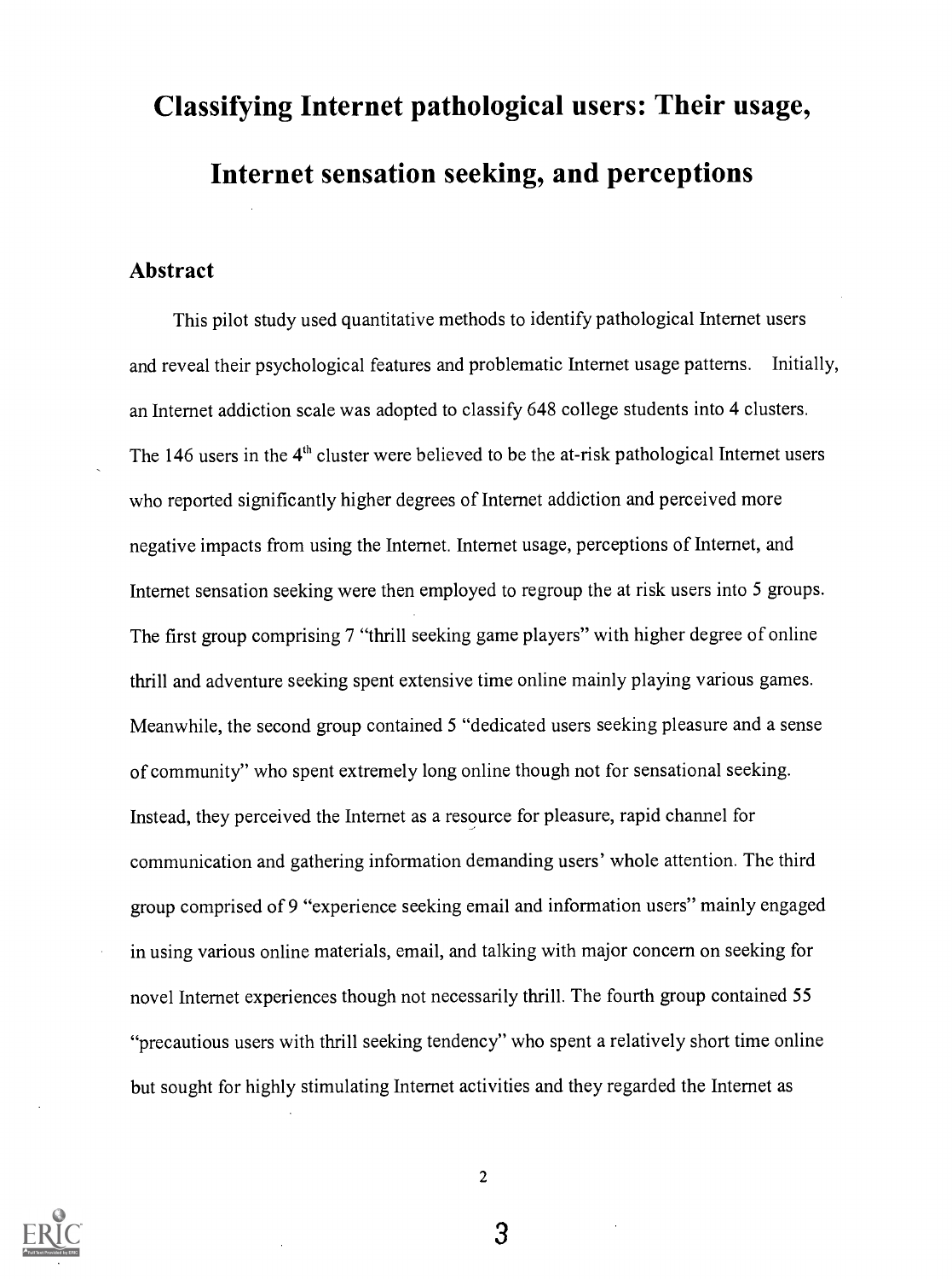important and attention driven. Finally, the fifth group also spent relatively short time online and showed vague natures in perceptions of the Internet as well as Internet sensation seeking, so the 70 members were coined the "indifferent users". Then, a discriminant analysis was performed to confirm membership along two discriminant functions mainly formed by overall Internet usage and Internet thrill and adventure seeking.

Descriptors: Pathological internet use; Internet addiction; Internet abuse; Addictive behavior; Sensation perception; Usage patterns

## Introduction

Since 1996, researchers have examined the existence of excessive use, misuse, or even pathological use of the Internet. Some researchers have coined the radical term "Internet addiction" to describe the disruption to users' lives and the extreme negative consequences (Bremer, 1996, 1997; Egger, & Rauterberg, 1996; Griffths, 1998; Young, 1996a, 1997). In light of this trend, Taiwan researchers (such as Chen, 1998; Chou & Hsiao, 2000; Lin & Tsai, 1999) have also reported on excessive Internet use among Taiwanese university and high school students, finding cross-cultural similarities in problematic Internet use.

The long time spent on-line is merely the surface characteristics of Internet addiction. Internet addicts appear to exhibit symptoms of non-substance addiction according to the screening criteria of Young (1998) which in turn were based on Pathological Gambling described in DSM-IV (APA, 1995), i.e., tolerance, compulsive use and withdrawal, and consequent problems. Griffiths (1998) characterized Internet addicts as tending to be "socially unskilled male teenagers who have little or no social life and/or



3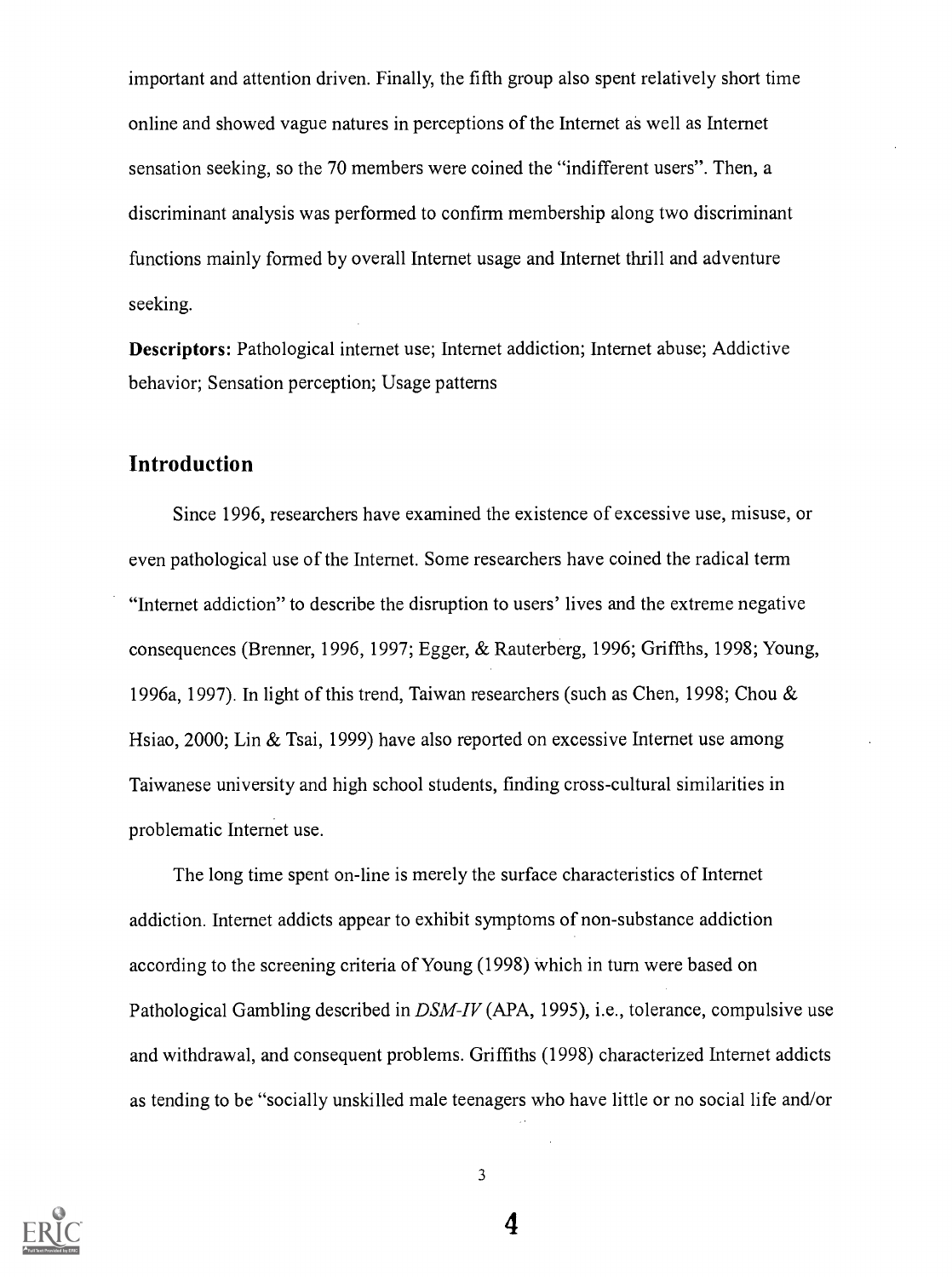self confidence, and are described by names such a nerd, geek, and/or anorak (pp. 63)." However, the above stereotype does not always apply, and Young (1996b) reported an Internet addiction case involving a middle-aged housewife in the United States.

Since the characterization of problematic Internet use as a mental disorder requires further evidence, Morahan-Martin & Schumacher (2000) adopted a weaker term, pathological Internet use (PIU), to refer to a general pattern of problematic Internet use. PIU exhibits several symptoms, including mood-altering use of the Internet, failure to fulfil major role obligations, and feelings of guilt and craving by sufferers concerning their Internet use. Morahan-Martin and Schumacher (2000) found some at-risk PI users and described their Internet usage and psychology features in detail. PI sufferers are more likely to be males, technologically sophisticated, involved in real time interactive activities on-line (such as on-line games or MUDs) and technologically sophisticated sites, feel a greater degree of loneliness than the general population, and socially disinhibited online. However, such individuals did not necessarily feel more comfortable and competent online.

Some researchers (Griffiths, 2000; Tsai & Lin, 2000; Young, 1997) have undertaken case studies to reveal different types of pathological Internet users. According to their descriptions, users are likely fall into several types rather than a sole one. For example, Griffiths described a 16-year-old British male who talked to Star Trek fans in a Usenet discussion group. Seekers of virtual sex (Griffiths, 2000; Greenfield, 2000; Hamburger & Ben-Artzi, 2000) and players of Internet games (such as MUD, Kubey, 1996) may be other types.

Our previous studies (Lin and Tsai, 1999; Lin and Tsai, in press) investigated high



4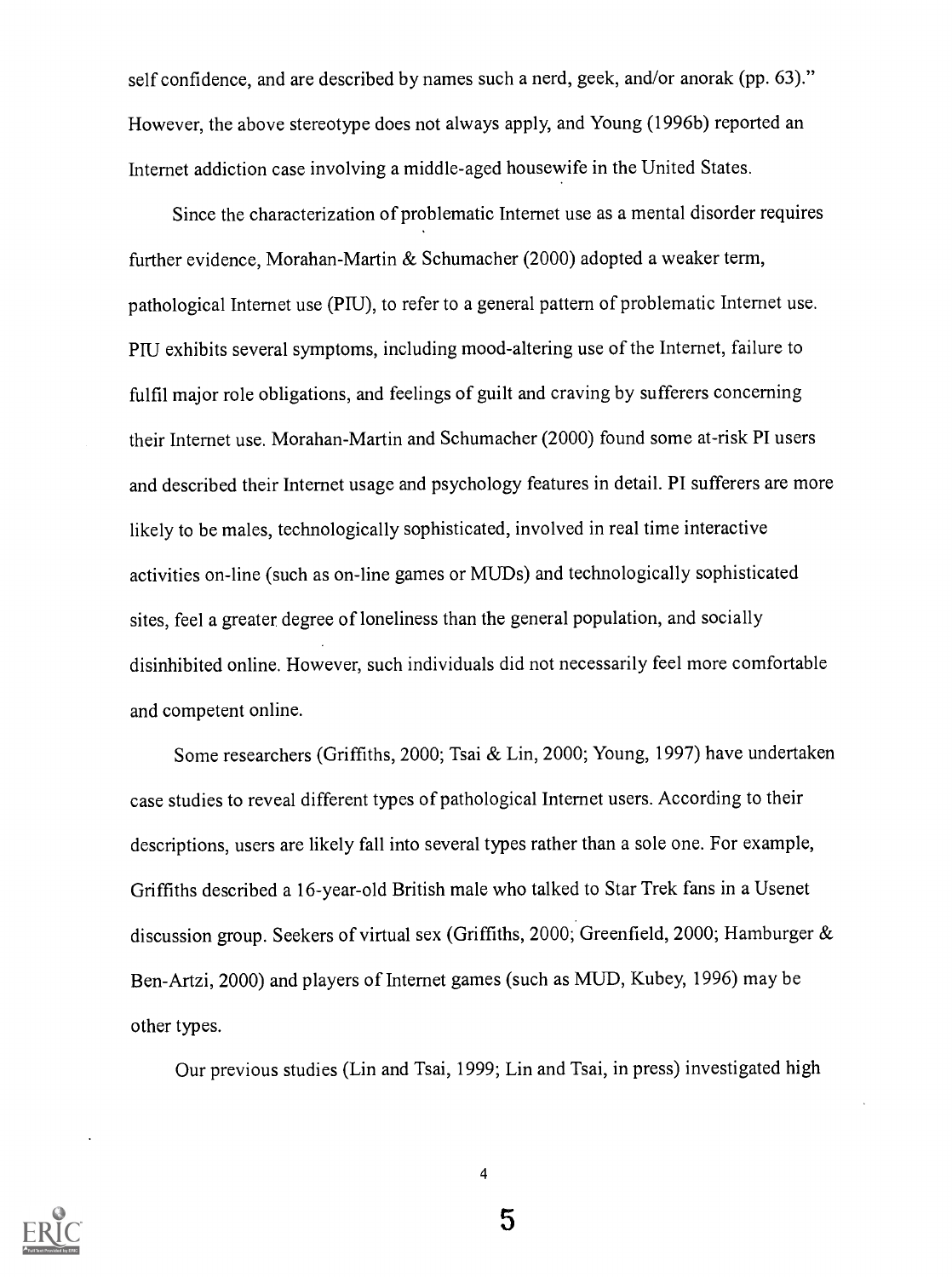school students who were at-risk Internet pathological users. The result indicated that the at-risk users spent excessive time on five Internet applications (WWW, BBS, Email, online Talk, and games) and counted a weekly total of 18 hours on-line. However, the variances of time spent online (for different applications) were very large, sometimes exceeding the means. This pattern revealed that the at-risk individuals used different applications at very different intensities. Morahan-Martin & Schumacher (2000), Chou & Hsiao (2000), and Yang (2001) also reported similar findings in samples of college students. Besides, variances in students' perceptions of the influence of the Internet on their lives were also large. Therefore, it is hypothesized that pathological Internet users appears to be a heterogeneous group with marked individual differences.

In sum, previous research findings and the author's observation suggest that pathological Internet users are heterogeneous who act very differently online, who perceived the Internet differently, and who may be more sensation seeking or disinhibited than normal users. Thus, the goal of this study is to examine whether pathological Internet users can be classified into several groups with distinct characteristics, especially concerning their perceptions of the Internet and sensation seeking while engaging in online activities.

Therefore, this study included a broad range of problematic Internet users and then adopted cluster analyses to differentiate them. Cluster analysis is a set of statistical procedures designed to calculate group distances. The algorithms used in cluster analysis ensure that the members in a particular cluster will share more similarities than members from different clusters. Following the suggestion of Huberty (1994), this study further used discriminant analysis to confirm group membership classified by cluster analysis.



5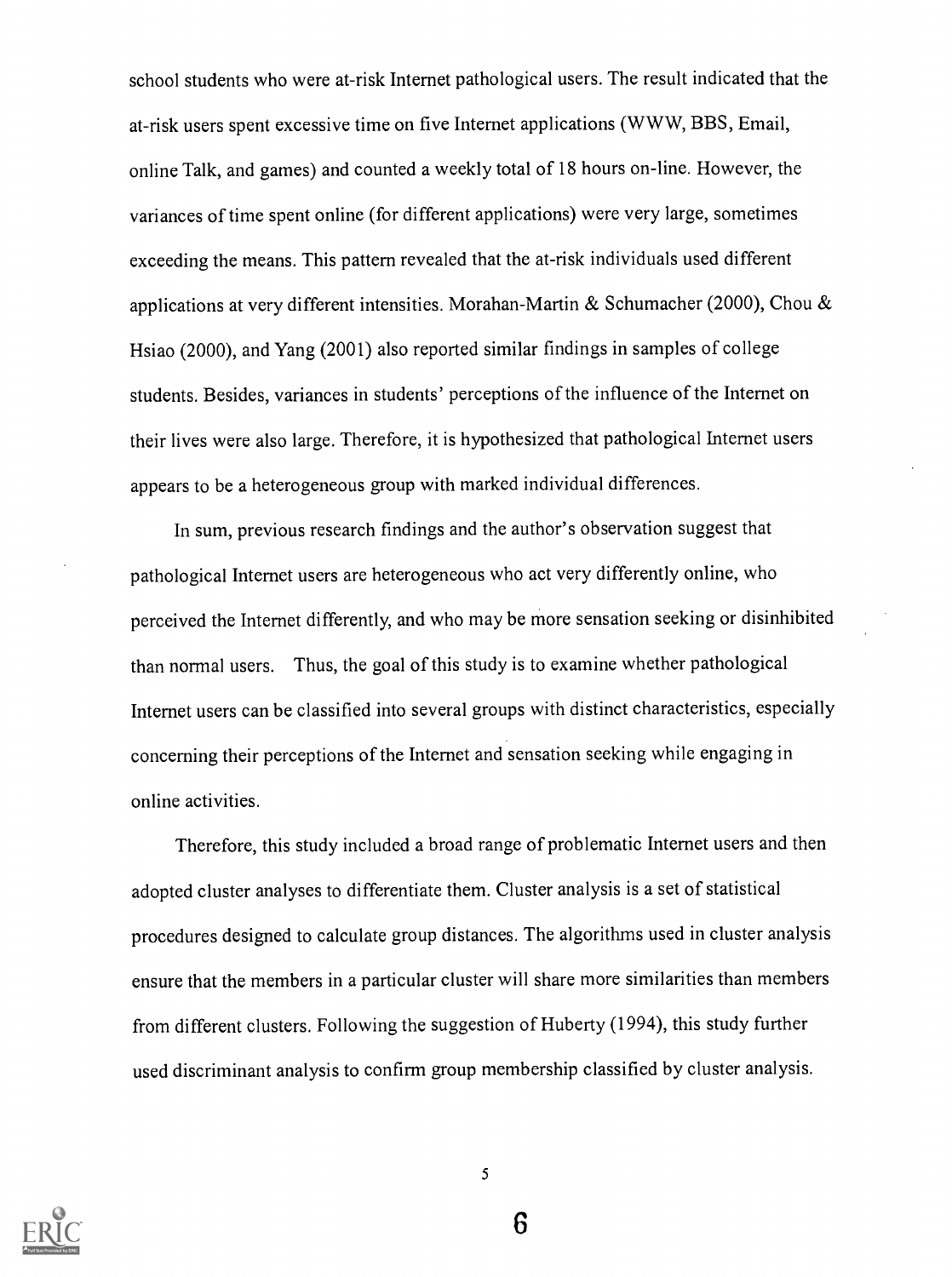#### Perceptions towards the Internet, online messages, and activities

Do problematic and normal Internet users perceive the Internet differently? For example, do they particular seek for high stimulating online messages and activities? Do they seek for a sense of control-over or pleasure during using the Internet?

Based on the Gratification theory, Chou & Hsio (2000) found 54 at-risk Internet users (5.9% of 910 college students) in Taiwan who perceived the Internet as much more entertaining, fun, interactive, and satisfying in comparison to other users. Besides these pleasant feelings, the at-risk users viewed the Internet as an escape from real-world responsibilities and roles, a factor which may partly explain their excessive levels of Internet use. The pathological Internet users likely perceived the Internet very differently to the normal users.

In a work examining psychological needs and problematic Internet use among Taiwan college students, Yang (2001) found that 25 at-risk students (3.4% of 727 participants) explored broader ranges of web sites. Meanwhile, the at-risk users also expressed stronger psychological needs, such as for sex, affiliation, achievement, autonomy, and novel experiences, while using the Internet. The psychological features of the at-risk users were likely very different from those of the other.

Surfing the Internet and other online activities are widely viewed as a global high tech adventure, and can be considered a form of sensation seeking. Zuckerman (1979) defined sensation seeking as a trait illustrating "the need for varied, novel, and complex sensations and experiences and the willingness to take physical and social risks for the sake of such experiences" (p.10). Sensation seeking has emerged as capable of explaining

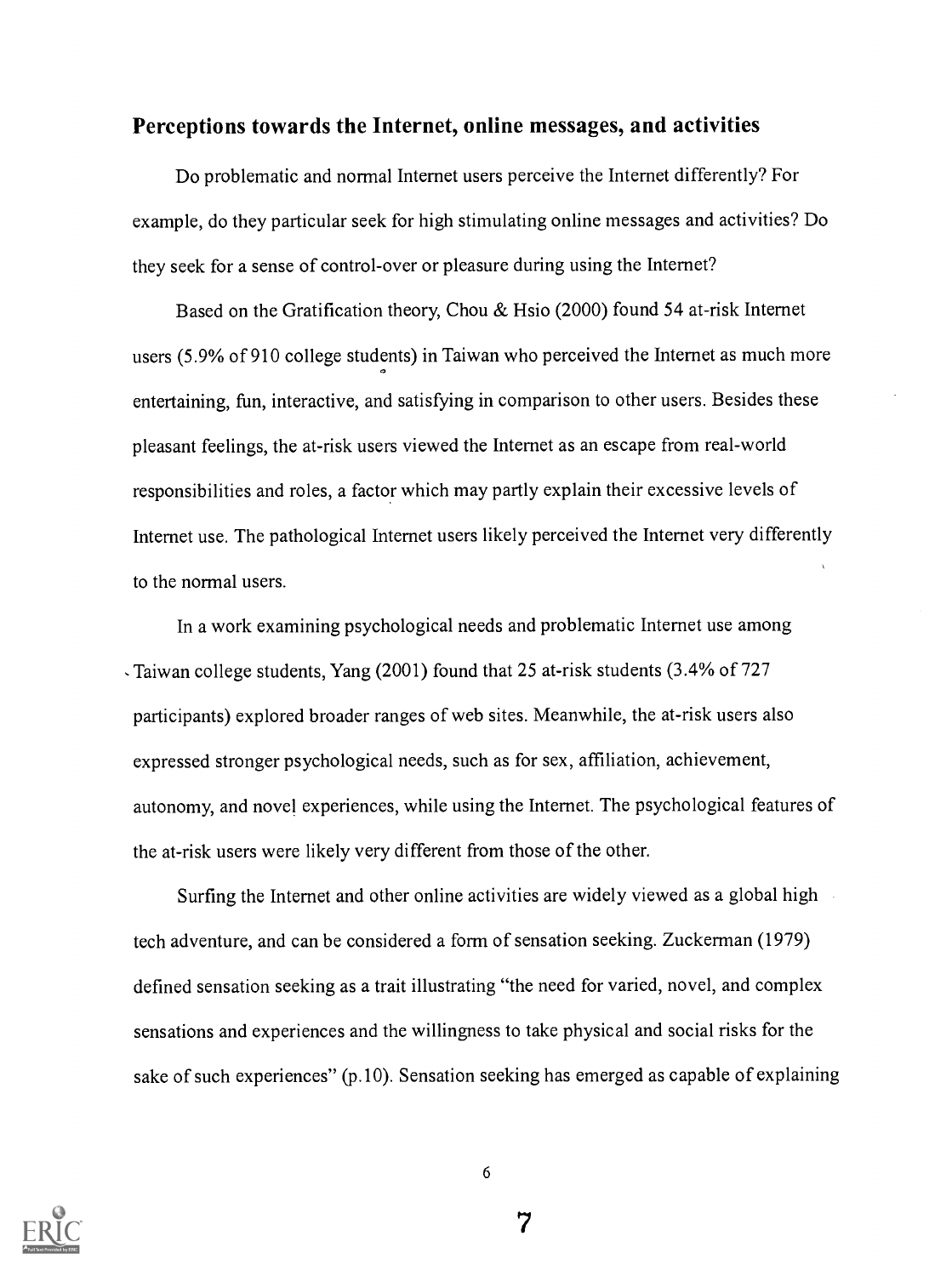various behaviors, such as drug use, aggression, sex, sky diving, bungee jumping, bodycontact sports, hiking and camping, or playing computer and video games (Zuckerman, 1979).

Greenfield's online survey (2000) involved the largest sample of any Internet addiction study to date, indicating that the highest levels of internet utilization appeared to be associated with the most stimulating online materials (for example, sexual content). Consequently, sensation seeking may be one of the underlying causes of excessive Internet use. In investigating 342 undergraduates in an American university, Lavin, Marvin, McLarney, Nola, & Scott (2000) believed that problematic Internet use is positively correlated with sensation seeking. However, their results contradicted this hypothesis. That is, 43 pathological Internet users identified in their study scored significantly lower than others in terms of overall sensation seeking, thrill and adventure seeking, and also experience seeking. Lavin et al. (2000) suggested that the sensation seeking of pathological Internet users may not be physical in nature, such as the thrill seeking behavior involved in bungee jumping, but instead may be mental or virtual.

In another investigation of Internet use and sensation seeking, Lin & Tsai (in press) reported an outcome different from that of Lavin et al.. They found Taiwanese high school students who were at-risk users  $(N = 88, 11.69\%$  of subjects) obtained significantly higher scores in disinhibition and overall sensation seeking than other users. Disinhibition describes reduced public self-awareness and hence less concern about the judgement of others, meaning conventional constraints become easily ignored. Lin  $&$  Tsai (in press) also found that the at-risk users perceived the Internet to have a significantly stronger negative influence on daily routines, school performance, and parental relations



7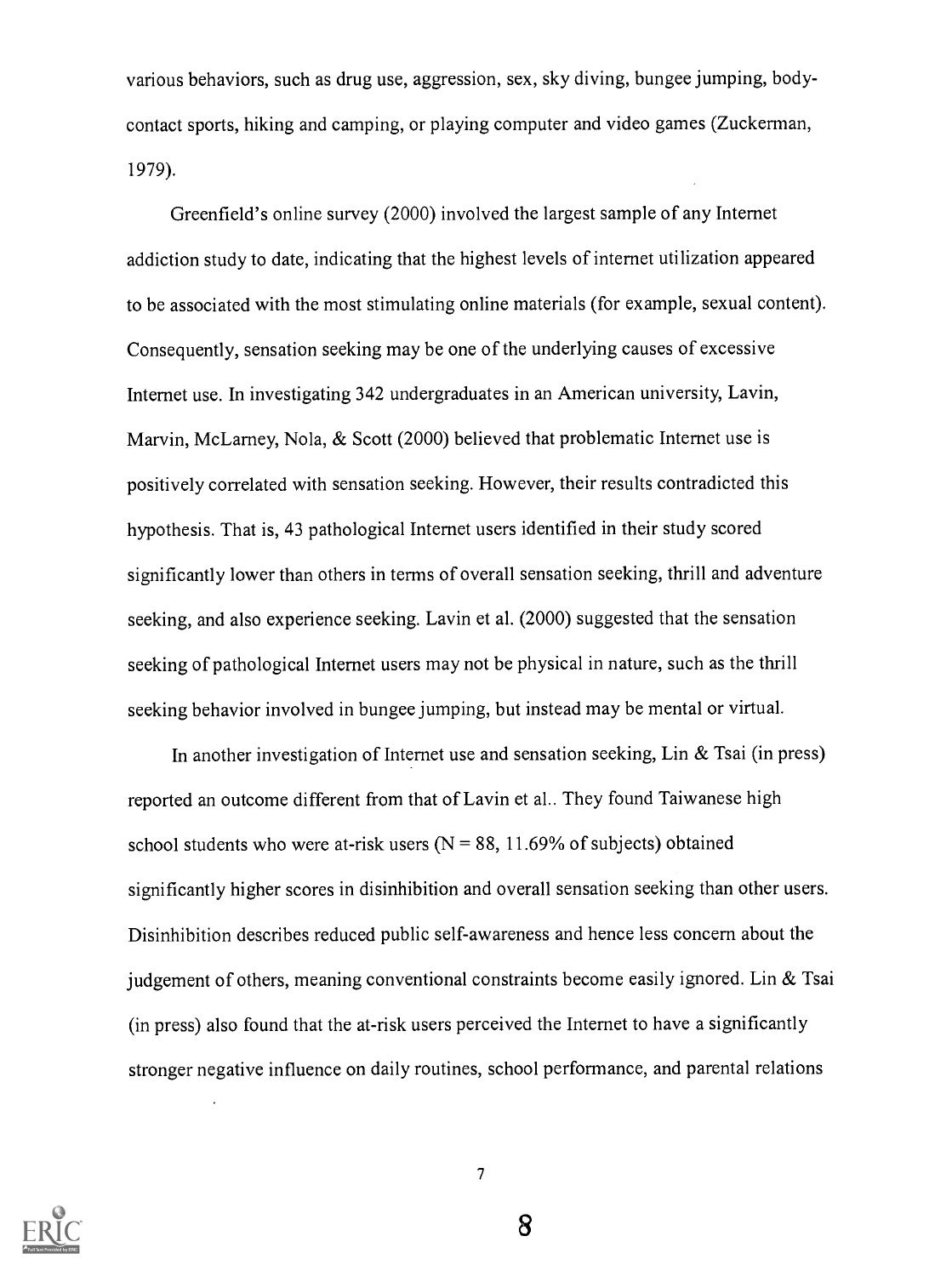than did ordinary users. In general, to adequately measure the sense of sensational seeking occurring during Internet use, the author suggests develop an innovative measurement tool for virtual sensation seeking.

## Research Questions

Based on the above review, the research questions are listed here:

- 1. Could Internet users be classified into several clusters based on their self-reported Internet addiction?
- 2. Was it possible to classify the at-risk pathological Internet users by their Internet usage, degree of Internet sensation seeking, and perceptions of the Internet? Specifically, did pathological Internet users show various problematic patterns in use of the Internet? Did pathological Internet users react to and perceive the Internet differently?
- 3. Among Internet usage, Internet sensation perceptions, and perceptions of the Internet, what variables are most heavily weighted in predicting the group membership of the at-risks? Could the cluster analysis results be confirmed using discriminant analysis?

# Methods

#### Subjects

One thousand and fifty Taiwanese undergraduate students were selected using a cluster sampling method. The undergraduate population in Taiwan was clustered into three demographic areas (northern, central, and southern) within which a further division was made between two types of universities (comprehensive versus technical). Two to four universities were randomly selected from the six clusters, and two to three classes

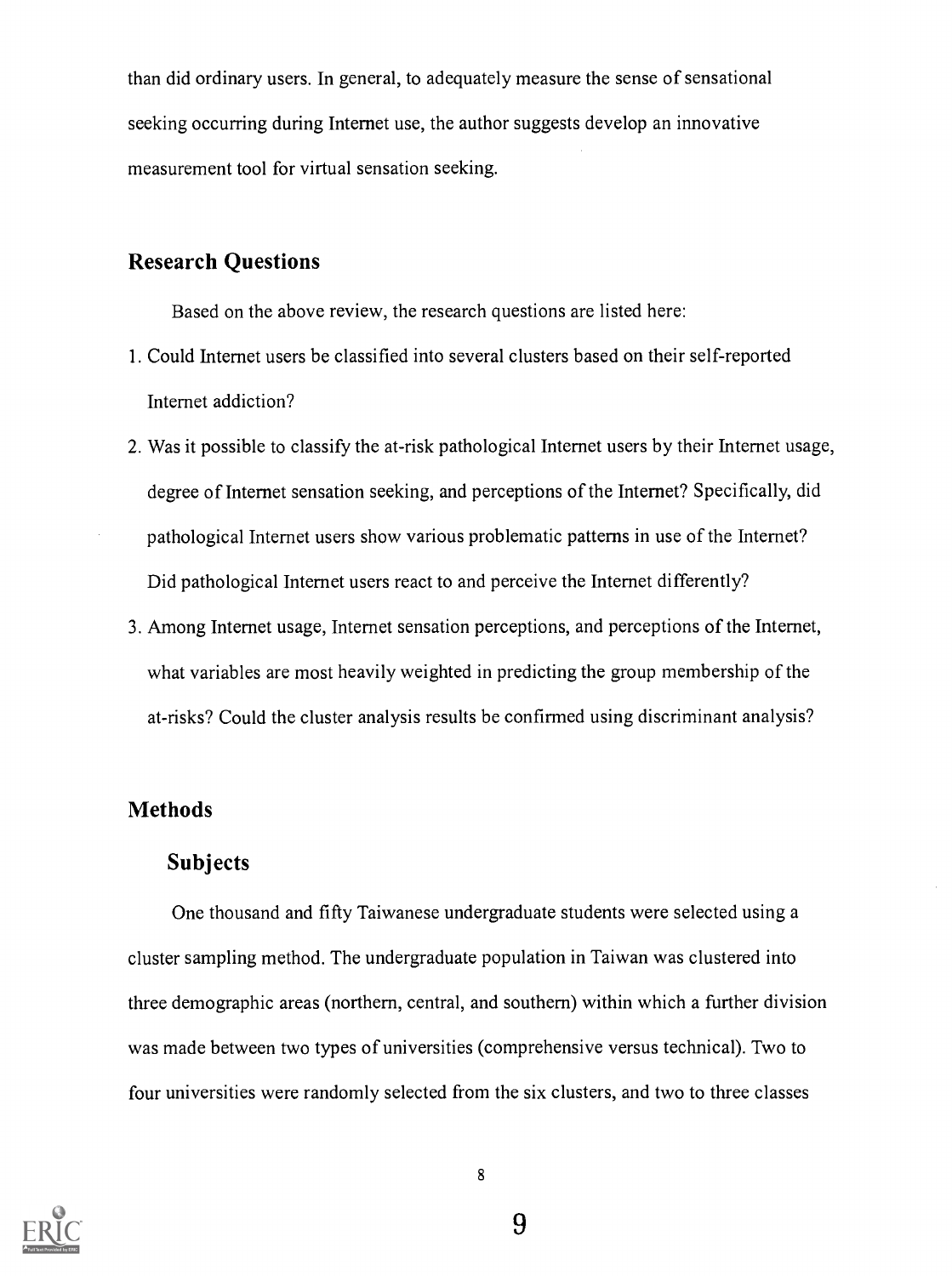were randomly selected from each university to form the original subject pool. Meanwhile, data from subjects who had never used the Internet or who left 5 blanks in answering the questionnaire was excluded from further statistical analyses. Consequently, 648 subjects remained in the final sample pool', including 248 males and 400 females, aged from 19 to 26.

#### **Measurements**

The subjects completed a questionnaire encompassing four sections, basic information, Internet addiction, perceptions of the Internet, and Internet sensation seeking. The first section of the questionnaire contained 16 questions concerning demographic data, Internet usage, and perceptions of the Internet influences on lives (8 point scale ranging from  $1 =$  positive to  $8 =$  negative).

Second, the Internet Addiction Scale (IAS, Chen, 1998) comprised 2 subscales, Symptoms and Related Problems. The IAS collects subjects' responses regarding problematic Internet use, and is particularly designed to fit the network environment of Taiwan. The IAS contains twenty-six items, each with a scale ranging from 1 (strongly agree) to 4 (strongly disagree). The Symptoms subscale includes 3 factors: Compulsive use, Withdrawal, and Tolerance; while the Related Problems subscale included 2 factors, Time Management problems and Interpersonal/Health problems. A typical item from the Compulsive-use factor notes: "I cannot stop my craving for the Internet.", while an example from the Withdrawal factor states "If I cannot access the Internet or am forced to disconnect, I feel uneasy." Meanwhile, an item from the Tolerance factor states "I need to spend an increasing amount of time on-line to reach the satisfaction level I experienced during my early days of Internet use." An item of Time-management

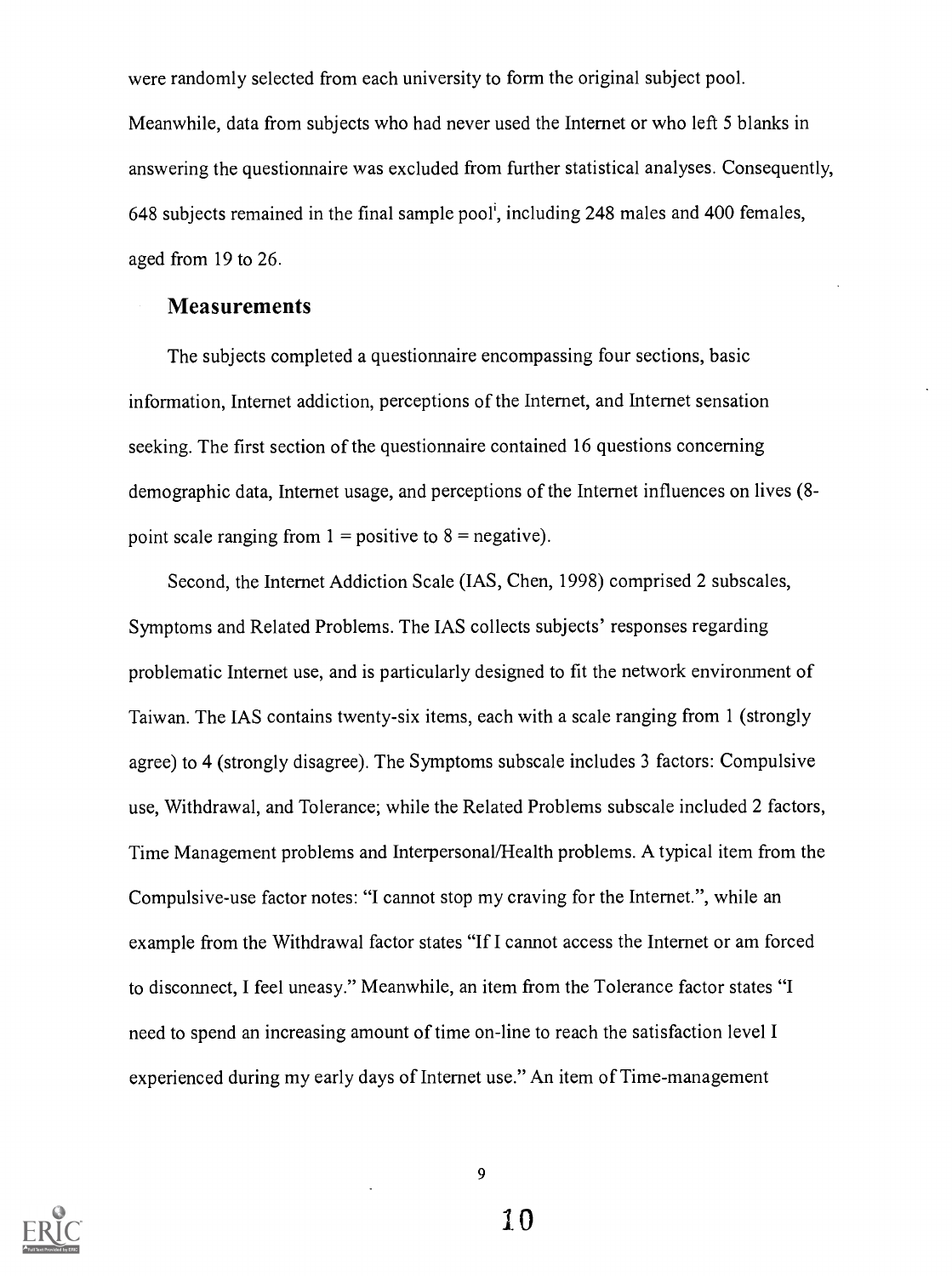problem factor is "People have told me that I spend too much time on-line." Finally, the fifth factor describing interpersonal and health problems includes such items as "My health has declined owing to my Internet use."

Though the IAS scale was soundly designed and its validity and reliability were confirmed under rigorous testing (Chen, 1999), the factor structure and reliability were tested again with the current sample. Chen (1999) reported that the IAS scores were significantly correlated with the UCLA loneliness scale and Beck depression scale. Table 1 shows the factor structure and reliabilities of the IAS, correlations among IAS factors, Internet addiction, and Internet usage/experience. While Internet addition was significantly correlated with time online (usage), it was not related to previous Internet using experience (in year) except in the aspects of Interpersonal and Health problems.

(Insert Table 1 about here)

Third, 20 pairs of bipolar adjectives were used to measure users' subjective perceptions towards the Internet on a 9-point scale. A principal component factor analysis with varimax rotation suggested four distinct factors and the results with reliabilities are presented in Table 2. The first factor, "Importance to life", describes the feelings about how meaningful, useful, and critical is it in use of the Internet that accounted for the largest variance explained. "Pleasure" factor describes the degree of happiness or enchantment felt by individuals during their Internet use. Additionally, "Concentration" factor describes the levels of attention required while online. Finally, "Sense of Community" describes the degree to which individuals regards the Internet as a channel for overcoming isolation to communicate with others and gather information.

All factors of perceptions of the Internet were highly correlated with Internet

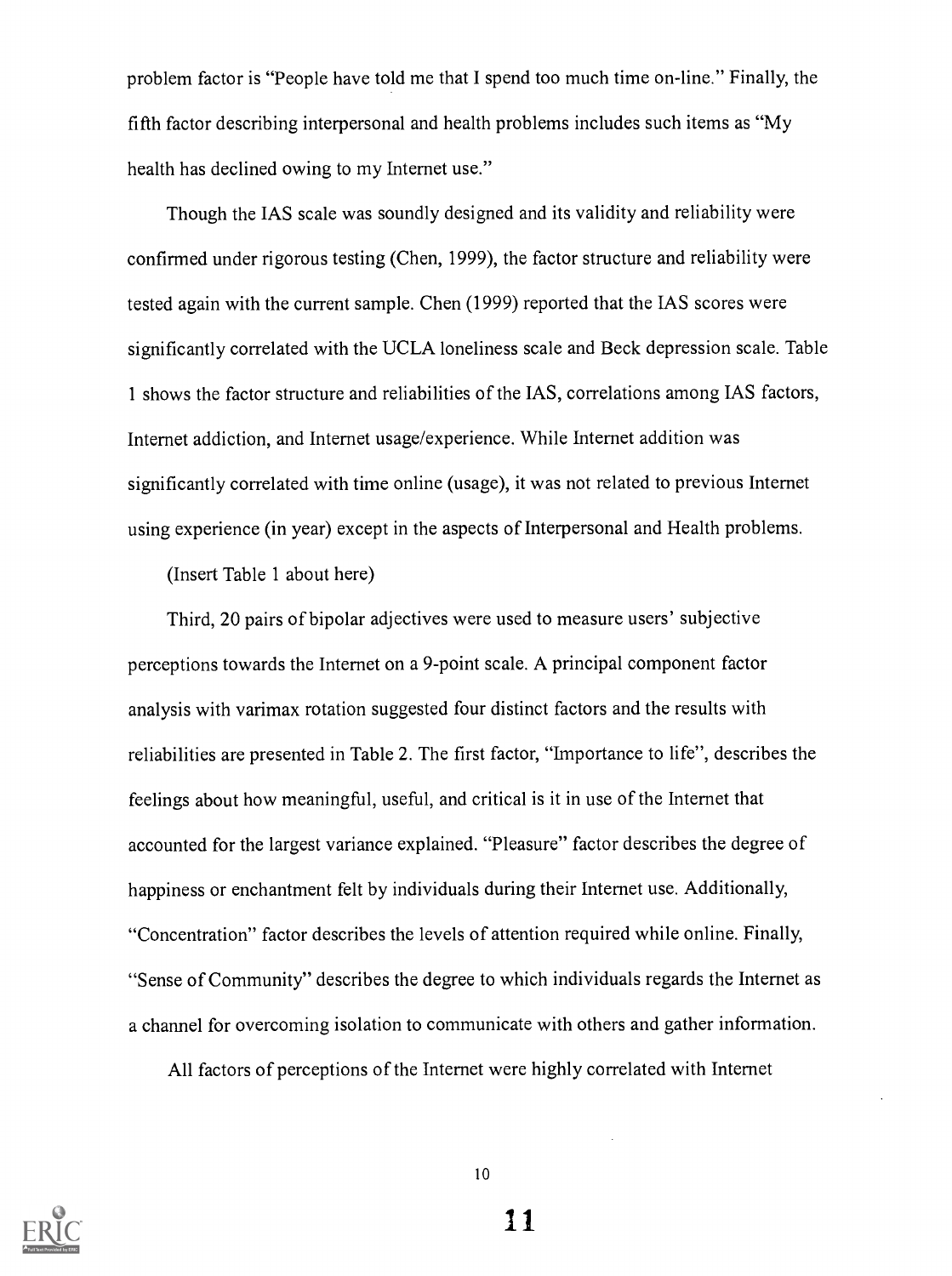Addiction Symptoms, but only "Importance to Life" and "Pleasure" factors were related to Internet Addiction Related Problems. Additionally, only "Importance to Life" was correlated with Internet usage and experience.

(Insert Table 2 about here)

Finally, students were asked to rate their sensational seeking while engaging in 15 Internet activities and 7 types of Internet messages using an 8-point scale ranging from 1  $=$  extremely stimulating to  $8 =$  not at all stimulating. A principal component factor analysis with varimax rotation suggested 5 distinct factors and the results are presented in Table 5. The first factor, "Internet thrill and adventure seeking", describes levels of stimulating while playing violent or sexual games, MUD, browsing pornography or gambling websites, positing profane messages, and positing faked or boasting messages that accounted for the largest variance explained. "Internet construction experience seeking" describes the stimulation felt when installing or maintaining web sites, designing homepages, online shopping, and downloading software (ftp). Furthermore, "Sensational information retrieval" includes browsing stocks, humorous materials, online news sites and positing antagonistic messages. "Online acquaintances contacting" describes online talk with acquaintances, sending self-disclosure messages to friends, and connecting friends with whom contact has been lost for years. Finally, "Internet interpersonal adventures" includes online talk with strangers, or switching gender and changing identity while communicating online.

An oneway MANOVA revealed that mean scores of these five factors were different (means =  $2.67 \sim 5.27$ , Hotelling's t = 3.774, df = 4, p < .001) and the post-hoc test showed that stimulating feeling were stronger while engaging in Internet thrill and

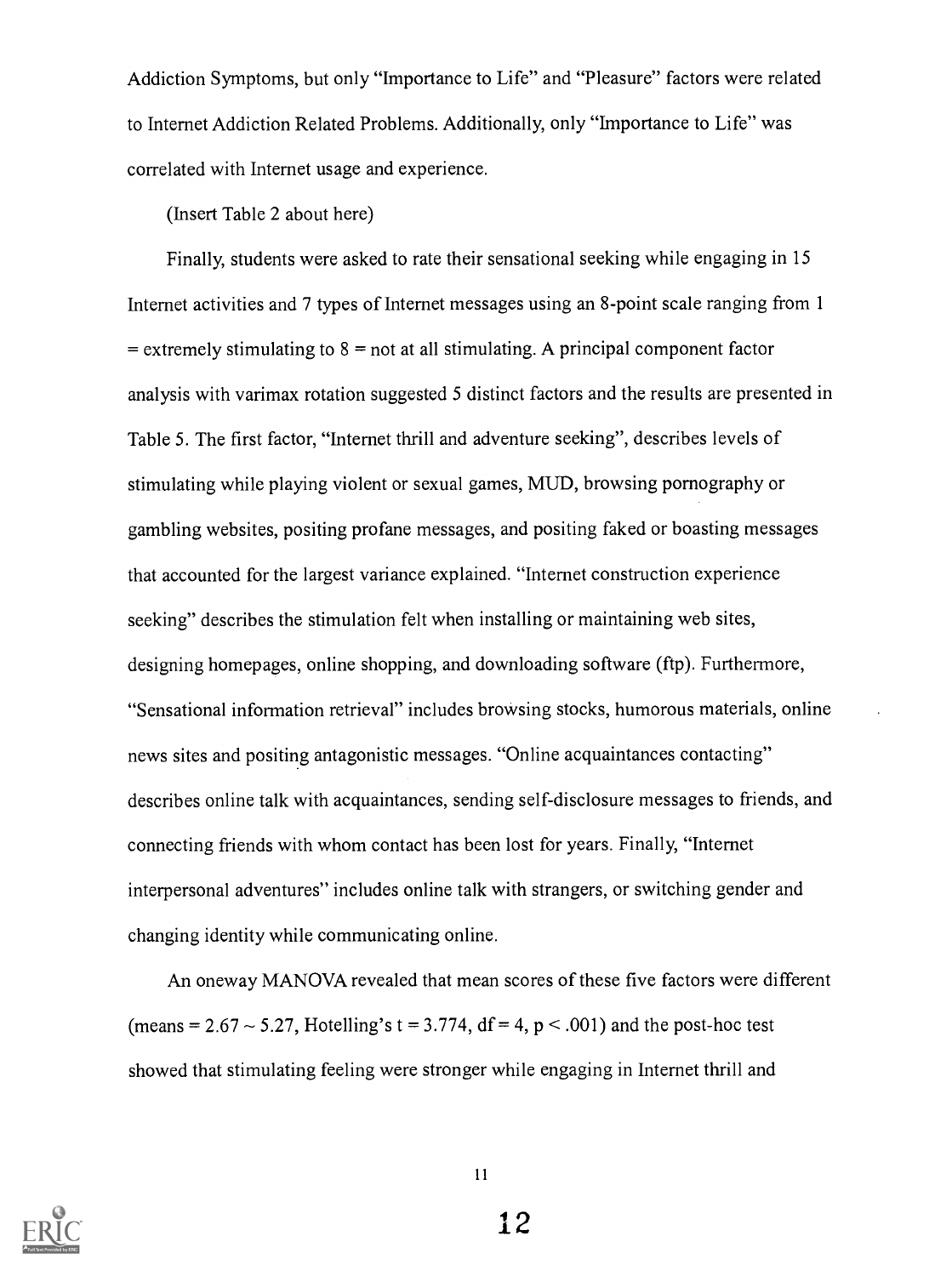adventure seeking, Sensational information retrieving, and Internet interpersonal adventures than engaging in Internet construction experience seeking and Online acquaintance contacting. In addition, all five factors were correlated with Internet Addiction Symptoms and Related Problems, except that Internet construction experience seeking was not correlated with Addiction Symptoms. However, only Internet thrill and adventure seeking and Sensational information retrieving were correlated with time spent online.

(Insert Table 3 about here)

## Results

1. The collegiate Internet users could be separated into 4 clusters based on their self-reported Internet addiction, and 146 members belong to the 4<sup>th</sup> cluster were possibly the pathological Internet users.

A cluster analysis was performed using Internet addiction factor scores to separate subjects into 4 clusters (in Table 4). The  $4<sup>th</sup>$  cluster, containing 146 students, obtained the highest Internet addiction scores in Symptoms and Related Problems subscales as well as in all other factors. Restated, students in the  $4<sup>th</sup>$  cluster reported to have stronger tendencies of complusive Internet use, withdrawal behaviors, tolerance reactions, and have more severe problems of time management, interpersonal relations and health. Besides, more subjects ( $n = 41, 28.1\%$ ) in the 4<sup>th</sup> cluster achieved the upper 10% on overall Internet addiction score than subjects ( $n = 27, 5.4\%$ ) in other three groups combined.

(Insert Table 4 about here)

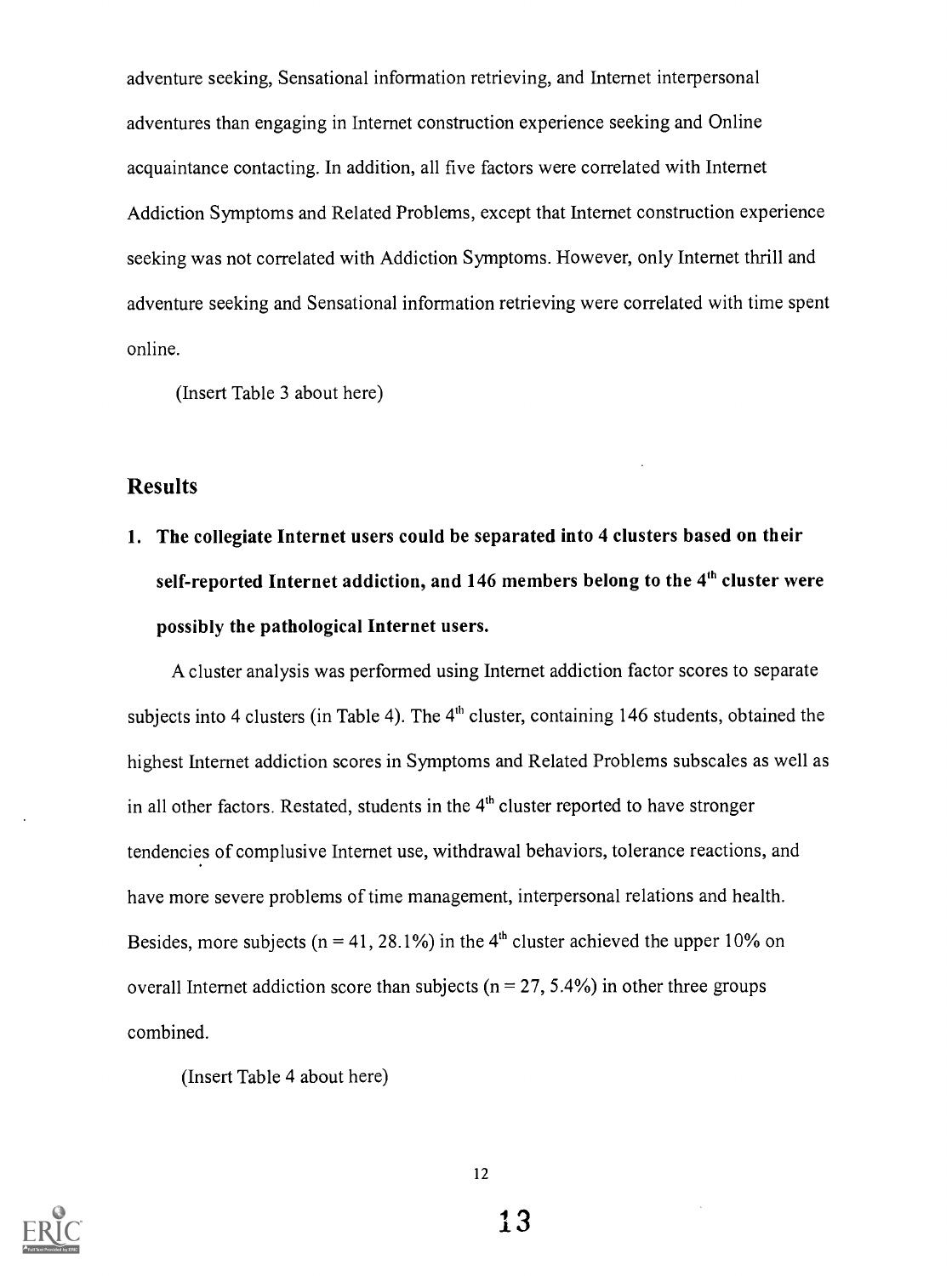Table 5 lists Internet usage and perceived influence of the Internet among the 4 clusters. The 4<sup>th</sup> cluster spent the longest in using 4 Internet applications: talking, email, gathering information, and games. Compared with people in other clusters, they regarded that the Internet impacted more negatively on 8 aspects of lives except intimacy. Specifically, they considered the Internet had negative impacts on daily sleep patterns, family relations, daily routine, health, and meal patterns (Means =  $5.54 \sim 5.17$ , in negative side of 8-point scale). However, the Internet had somehow positive impacts, though not as positive as other people felt, on peer relations, school learning, intimacy, and teacher relations (Means =  $3.66 \sim 4.19$ ). In general, members in the 4<sup>th</sup> cluster were more likely to be pathological Internet users. However, within the 4<sup>th</sup> cluster, individual differences in Internet usage and influence were large suggesting the cluster was heterogeneous in nature.

(Insert Table 5 about here)

# 2. The at-risk pathological Internet users were further classified into 5 groups according to their Internet usage, Internet sensation seeking, and perceptions of the Internet.

The 146 users in the  $4<sup>th</sup>$  cluster are more likely to be pathological users with large individual differences. A further grouping method was applied using Internet usage, perceptions of the Internet, and Internet sensation seeking to identify their natures. A cluster analysis was conducted and resulted a 5-group solution as shown in Table 6. Internet usage in the 5 groups varied for all Internet applications, including talk, email, gathering information, and games. Besides, their Internet sensation seeking as well as

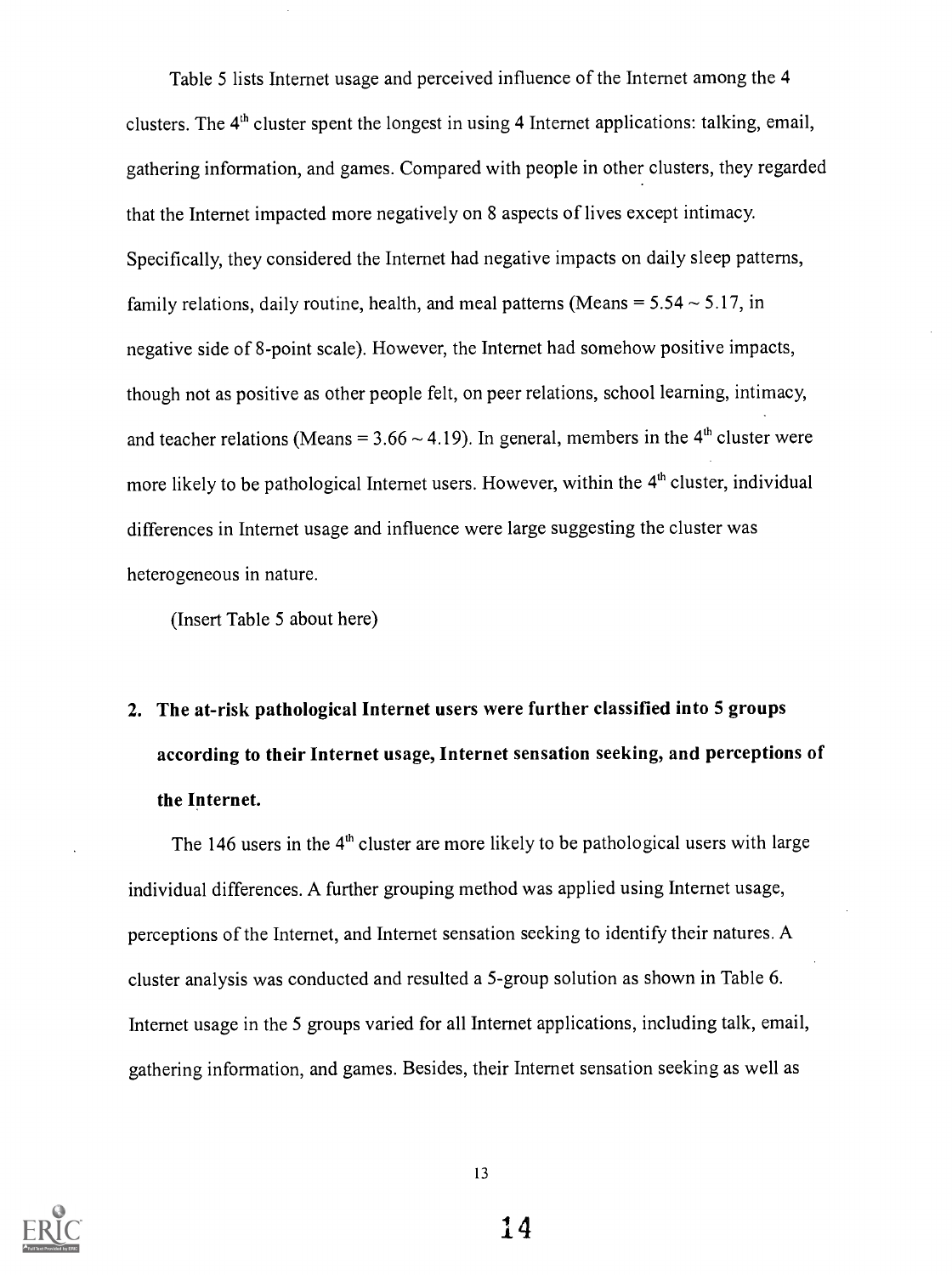perceptions of the Internet were different among 5 groups; while their Internet addiction scores were roughly the same  $(Fs = 0.684 \sim 2.05, n. s.).$ 

(Insert Table 6 about here)

Seven members (6 males and 1 female) of the  $1<sup>st</sup>$  group were termed "thrill seeking game players". These individuals spent approximately 53 hours online weekly, mainly playing games (32.5 hours/weekly). These users tended to have higher degree of online thrill and adventure seeking than other at-risk users but their perceptions of the Internet were not markedly distinct.

The members of the  $2<sup>nd</sup>$  group (N = 5, all males) were named the "dedicated users seeking pleasure and a sense of community". Among all at-risk groups, these users spent the longest time online (105.4 hrs/pw) in all kinds of Internet activities, such as talking (29.3 hrs/pw), playing games (20 hrs/pw), retrieving information (15.6 hrs/pw), and using email (8.3 hrs/pw). This group regarded the Internet as a pleasure resource, communication channel, means of gathering information, and felt it demanded their complete attention. They indulged in a wide range of Internet activities, from gambling, browsing pornography sites and reading electronic news, to posting profane, antagonistic or false messages. Since this group reported medium to low levels of Internet sensation seeking so it is obviously that sensation seeking may not be the main concern to keep them staying extremely long online.

Meanwhile, the individuals in the 3<sup>rd</sup> group (N = 9, 4 men and 5 women) were categorized as "Experience seeking email and information users". Individuals in this group spent 44.3 hours online weekly, mainly engaged in searching for information (25.4 hrs/pw), email (11 hrs/pw) and online talking (10.9hrs/pw). Additionally, they sought for

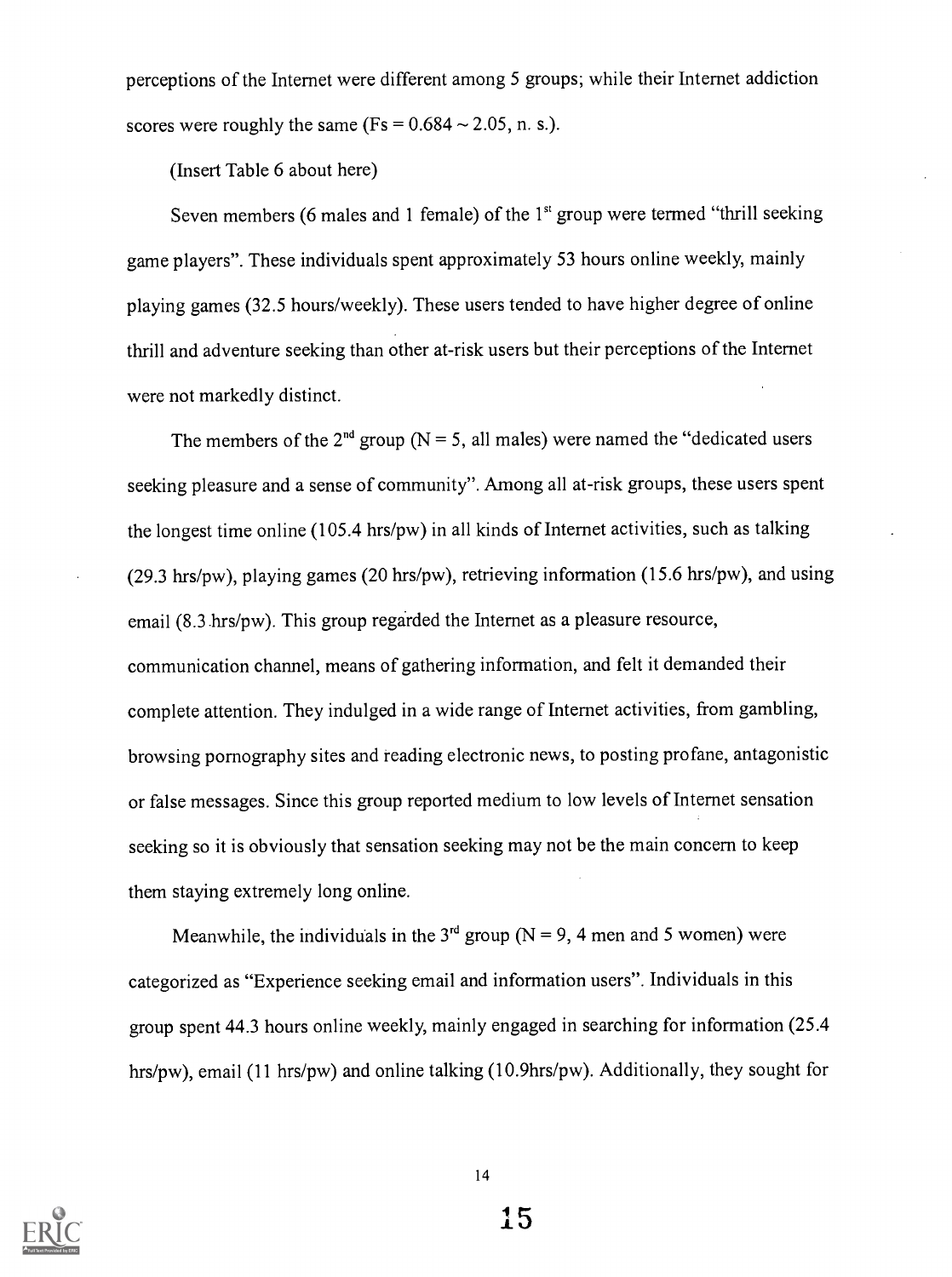novel experiences such as in Internet construction experience seeking, Sensation information retrieval, Online acquaintance contacting, and Internet interpersonal adventures.

The 4<sup>th</sup> group contained 55 users with 40 men and 15 women who spent online in a relatively short time span (only 10.9 hrs/pw). Assuming they did not conceal online usage, using Internet about 1.4 hour daily can hardly be described as excessive use of the Internet; however, they have already sensed negative impacts of the Internet. Besides, their Internet sensation seeking tendencies were rather strong and they perceived the Internet as important and attention driven. Therefore, they were termed as "Precautious users with thrill seeking tendency".

Finally, the respondents in the  $5<sup>th</sup>$  group (with the largest sample size = 70, 18 males but 51 females) showed vague natures in Internet usage (12.3 hrs/pw), perceptions of the Internet, and Internet sensation seeking, and thus were termed "indifferent users". The possibility to identify them as pathological Internet users is relatively weak.

In general, though all 146 users reported similar higher tendency of Internet addiction, results of clustering analysis suggested classify them into 5 groups. Also worthy of mention, 18 (85.7%) users in the first three groups admitted to spending too long online or even being addicted, compared to 60 users (about 50%) of the last 2 groups admitting to the same (Chi Square = 19.89,  $p < .01$ ).

3. Five groups classified by previous cluster analysis were validated through a discriminant analysis, with Internet usage, Internet sensation seeking, and perceptions of the Internet as the independent variables. Two major discriminant

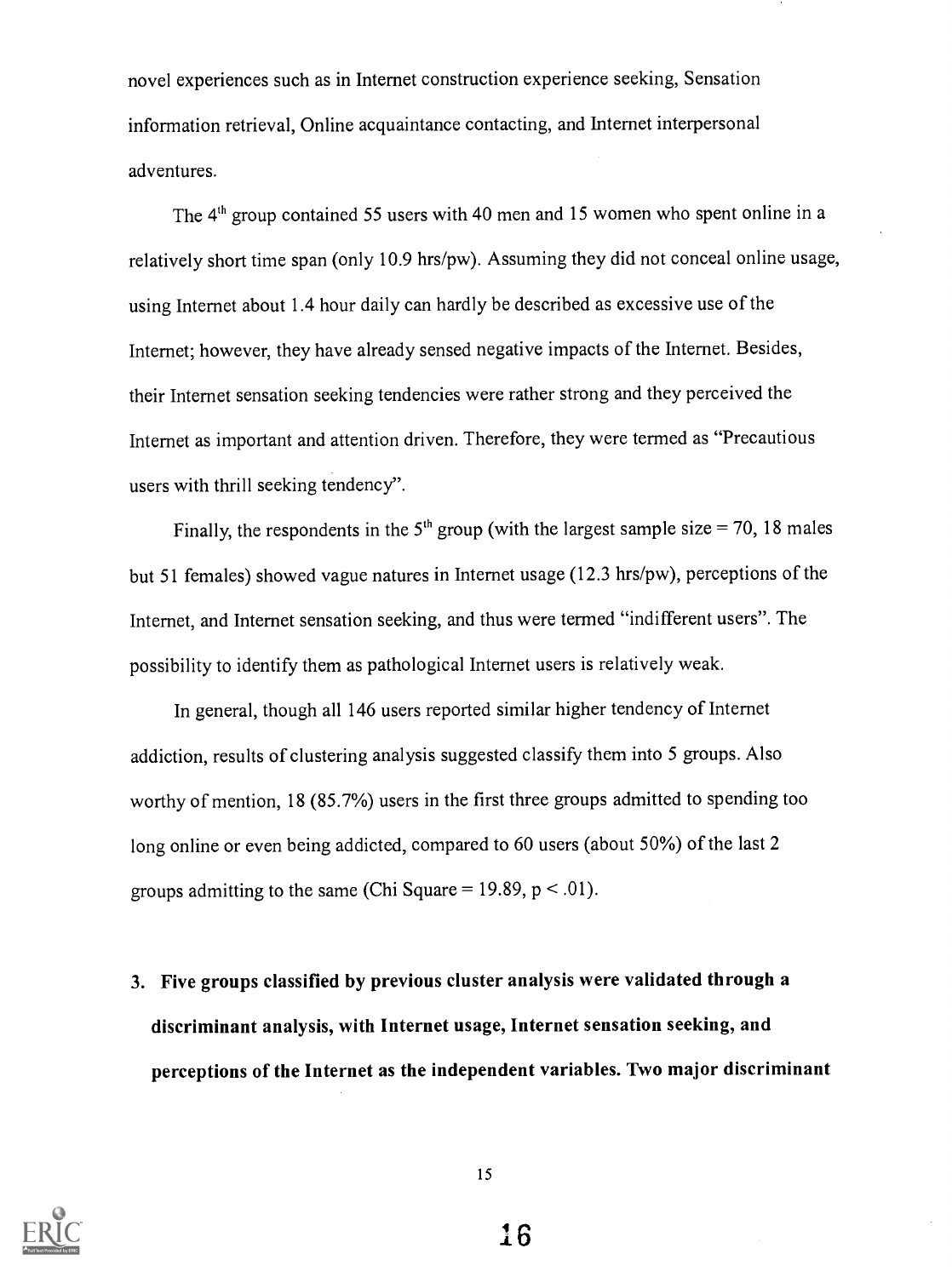# functions were formed with overall Internet usage and Internet thrill/adventure seeking loaded the heaviest accordingly.

To validate previous cluster analysis, a discriminant analysis was conducted. The results listed in Table 7 revealed that 4 discriminant functions were extracted and the first 2 functions accounted for 89.8% of the variance explained. The chi-square coefficients  $(437.06 \sim 25.86, \text{ps} \leq .01)$  indicated that these functions differ significantly. Total time spent online weighed most heavily on the first function; Internet thrill and adventure seeking accounted the largest variance in the second function; time spent viewing online information and emails determined the third function; and time of playing games determined the fourth function.

(Insert Table 7 about here)

Figure 1 displays the combined group map of canonical discriminant functions and group centers. This map is also helpful in understanding the features of the  $1<sup>st</sup>$  to  $5<sup>th</sup>$  at risk groups. The 1<sup>st</sup> group is high in function 1 (overall Internet usage) and relatively medium in function 2 (Internet thrill and adventure seeking). Meanwhile, the  $2<sup>nd</sup>$  group is highest in function 1 but relatively low in function 2. The  $3<sup>rd</sup>$  group is above average in function 1 but low in function 2, while the  $4<sup>th</sup>$  group is extremely high in function 2 but very low in function 1. Finally, the  $5<sup>th</sup>$  group is relatively low in both functions. Regrouping the 146 users using these canonical discriminant functions achieved an acceptable rate of correct classification (95.3% in Table 7). Thus the exploratory grouping results of previous cluster analysis were confirmed.

(Insert Figure 1 about here)

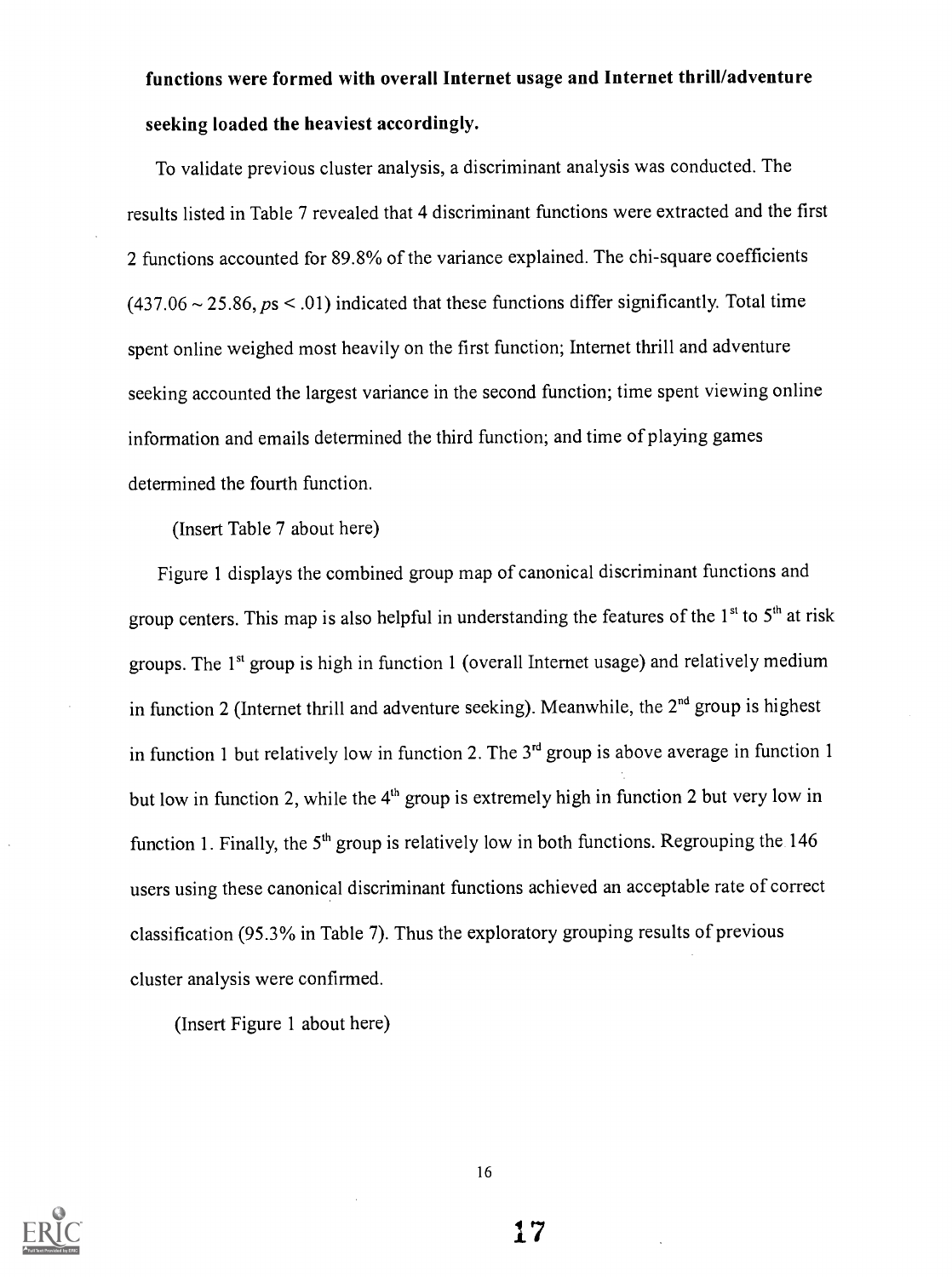#### Conclusions and Discussions

The goal of this study is to reveal the differential problematic Internet use patterns and psychological features (especially concerning sensation seeking) of pathological Internet users while participating Internet activities and in use of online materials. Owing to the small sample size of the at-risk users' subgroups (from 5 to 55 individuals), the current results need to be interpreted cautiously.

The major finding of this study is that at-risk pathological Internet users can be classified into five subgroups with distinct problematic features. The first group contained 7 thrill seeking game players and the second group composed of 5 dedicated users seeking pleasure and a sense of community. Meanwhile, the third group contained 9 novel experience seeking Email and information users. The fourth group comprised 55 precautious users who spent relatively short time online than any other at-risk group though reported similar high tendency of Internet addiction. Finally, the last group contained 70 indifferent users whose problematic usage pattern and psychological features were somewhat vague.

Though this study is a pilot to reveal various problematic natures of pathological Internet users, the result suggests viewing them as a cohesive group is inadequate. Such result confirms previous hypothesis or informal observations made by Chou & Hsiao (2000), Greenfield (2000), Griffiths (2000), Morahan-Martin & Schumacher (2000), and Lin & Tsai (in press). Pathological Internet users are heterogeneous for they engaging in various Internet applications in different intensities, some emphasizing on pleasure or attention driven features of Internet, and others seeking for high stimulating online activities and materials.



1 7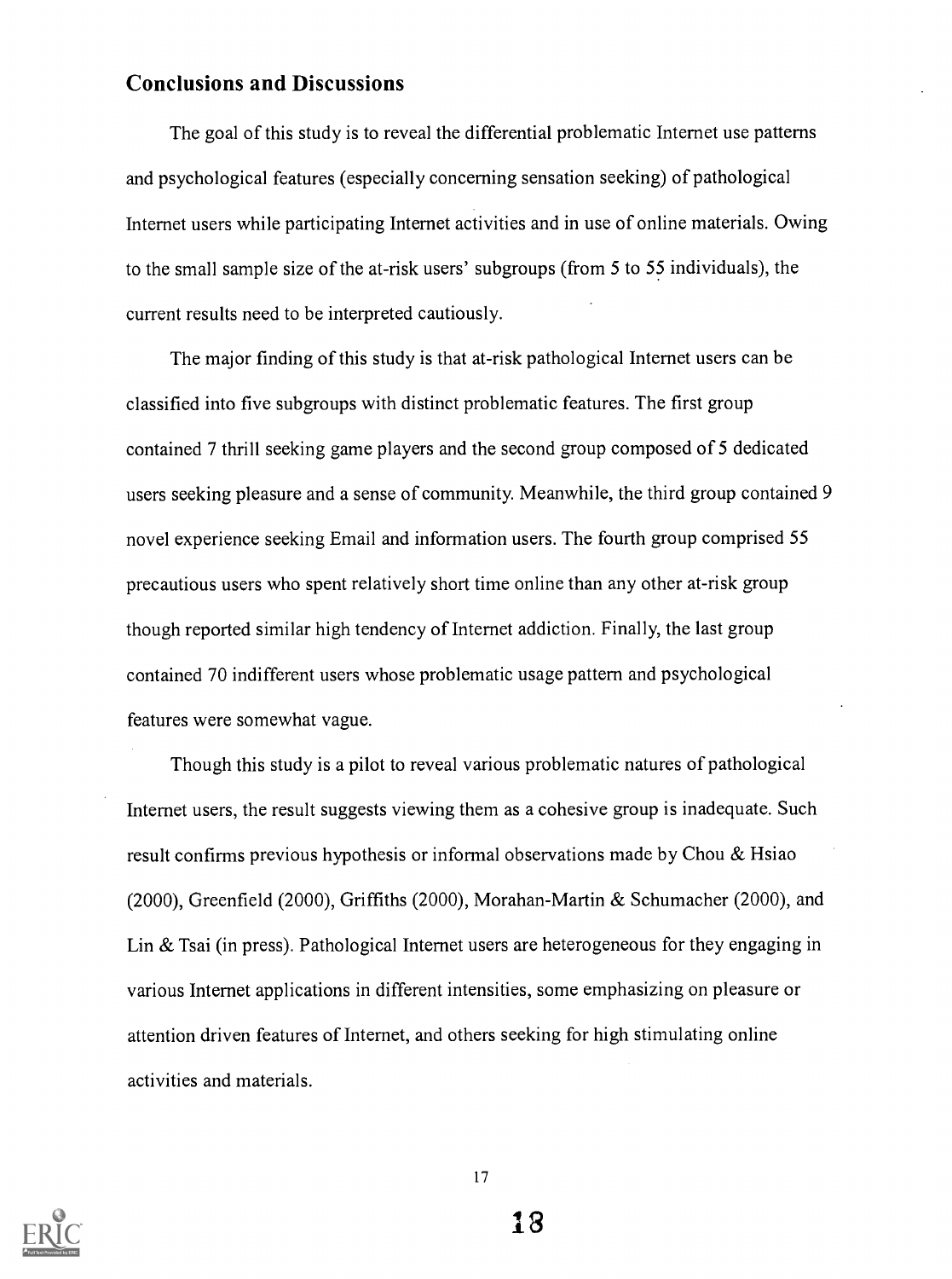Gender issue is always one of researchers' focuses in problematic Internet use (Griffiths, 1998; Morahan-Martin & Schumacher, 2000). Excluding the last subgroup of indifferent users, the evidence that male problematic Internet users ( $n = 55$ , 72.4%) were much more than women  $(n = 21, 28.6\%)$  is concordance with most findings in this field.

This study made other contributions in developing innovative measurement tools. Because Lavin, et al. (2000) suggests Zuckerman's (1979) original Sensation Seeking Scale presents sensation seeking in more physical sense so it may not adequately measure virtual sensation seeking as how Internet users mentally explore the virtual communities. Therefore this study developed Internet sensation seeking scale. Five factors were extracted and listed from high to low degrees of stimulating, 1) Internet thrill and adventure seeking, 2) sensation information retrieval, 3) Internet interpersonal adventures, 4) online acquaintance contacting, and 5) Internet construction experience seeking. These factors are highly correlated with Internet addiction that displays symptoms of compulsive use, withdrawal, and tolerance, as well as problems of time management, interpersonal and health (Chen, 1999; Young, 1997). Furthermore, the factor of Internet thrill and adventure seeking appears to be a critical variable in classifying at-risk pathological Internet users and not surprisingly highly correlated with the length of overall online usage.

This study also developed a scale of perceptions of the Internet that is similar to what is called Internet attitude (Tsai, Lin, & Tsai, 2001). The Internet attitude defined by Tsai, Lin, & Tsai (2001) composed of 4 factors that are taken directly from computer attitude (Selwyn, 1997): 1) perceived usefulness - measuring students' perceptions about the positive impacts of Internet; 2) affection - assessing anxiety when using Internet; 3)

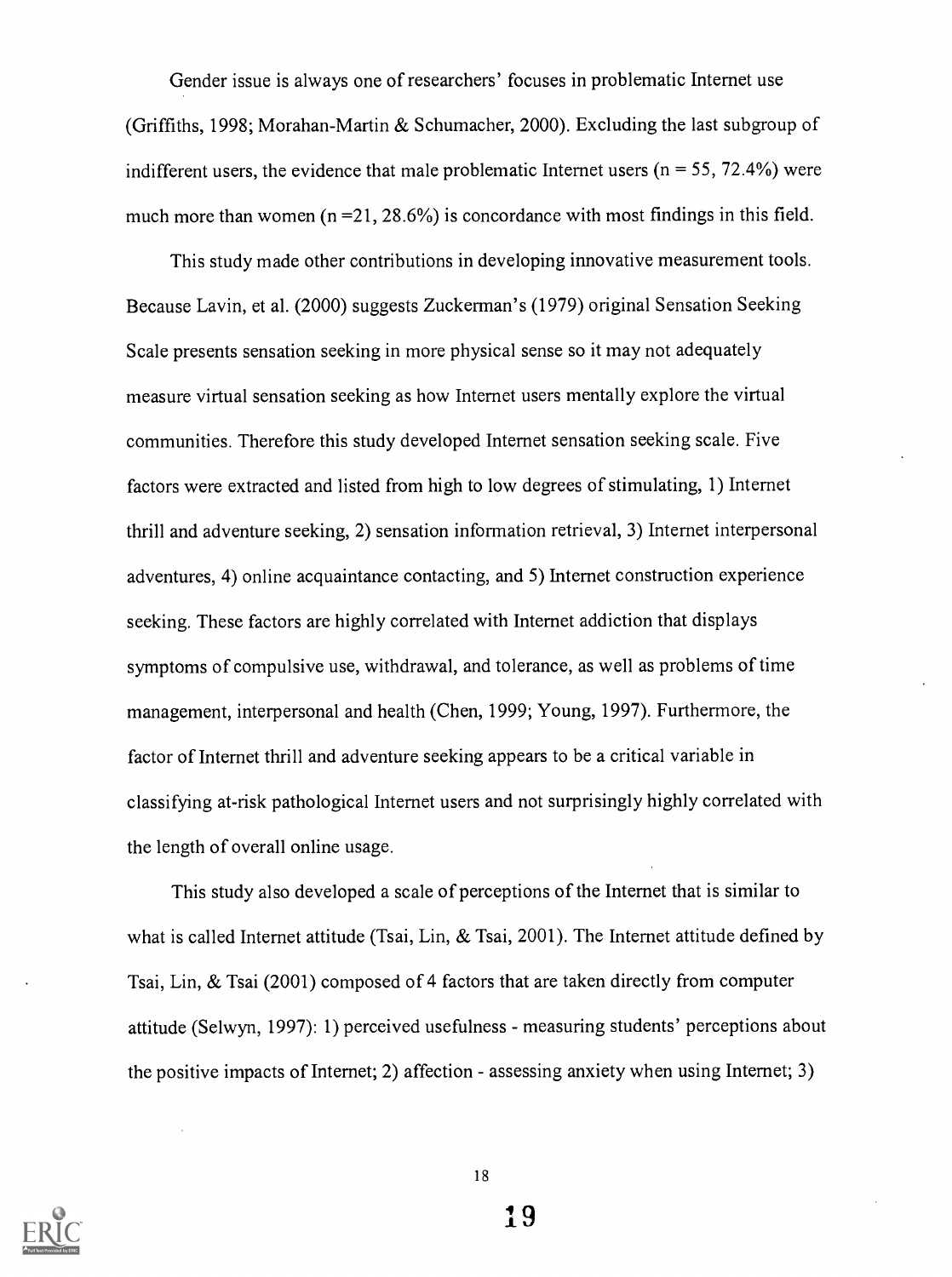perceived control - measuring confidence for independent control of Internet used; 4) behavior - assessing students' willingness and frequency of using Internet. However, the functions and features of Internet are different from computers that work alone without connections. The current perceptions of the Internet scale includes 4 factors addressing more about significant features of Internet, such as fun, relax, and attention demanding aspects of the medium and senses of virtual community. Students' attitudes toward Internet may influence their motivation and interests of using and learning Internet, or vice versa (Coffin & MacIntyre, 1999). Therefore, to understand students' perceptions of the Internet is critical for researchers and educators.

Owing to the Internet's recent emergence as a popular media for mass and personal communications as well as its potential to enhance global competitiveness, many governments have strongly advocated Internet use for commercial and educational purposes. Despite widespread positive views of the Internet, policy makers and educators must also realize its negative impacts, especially excessive use of the Internet, related physical and psychological problems, and harm to significant others (Brenner, 1996, 1997; Egger, 1996; Griffths, 1998; Kendall, 1998; Kraut, Patterson, Lundmark, Kiesler, Mukopadhyay, & Scherlis, 1998; Young, 1996a, 1997). The results of this study confirmed that a small sample of undergraduate students have various problems with Internet use. If an undergraduate student spends excessively long online (approximately 7 hours a day or more), he or she inevitably faces difficulties in managing their school commitments and will suffer health problems. This investigation encourages the awareness of this problem among families, universities, business, and even government offices, with the aim of promoting the healthy use of the Internet.

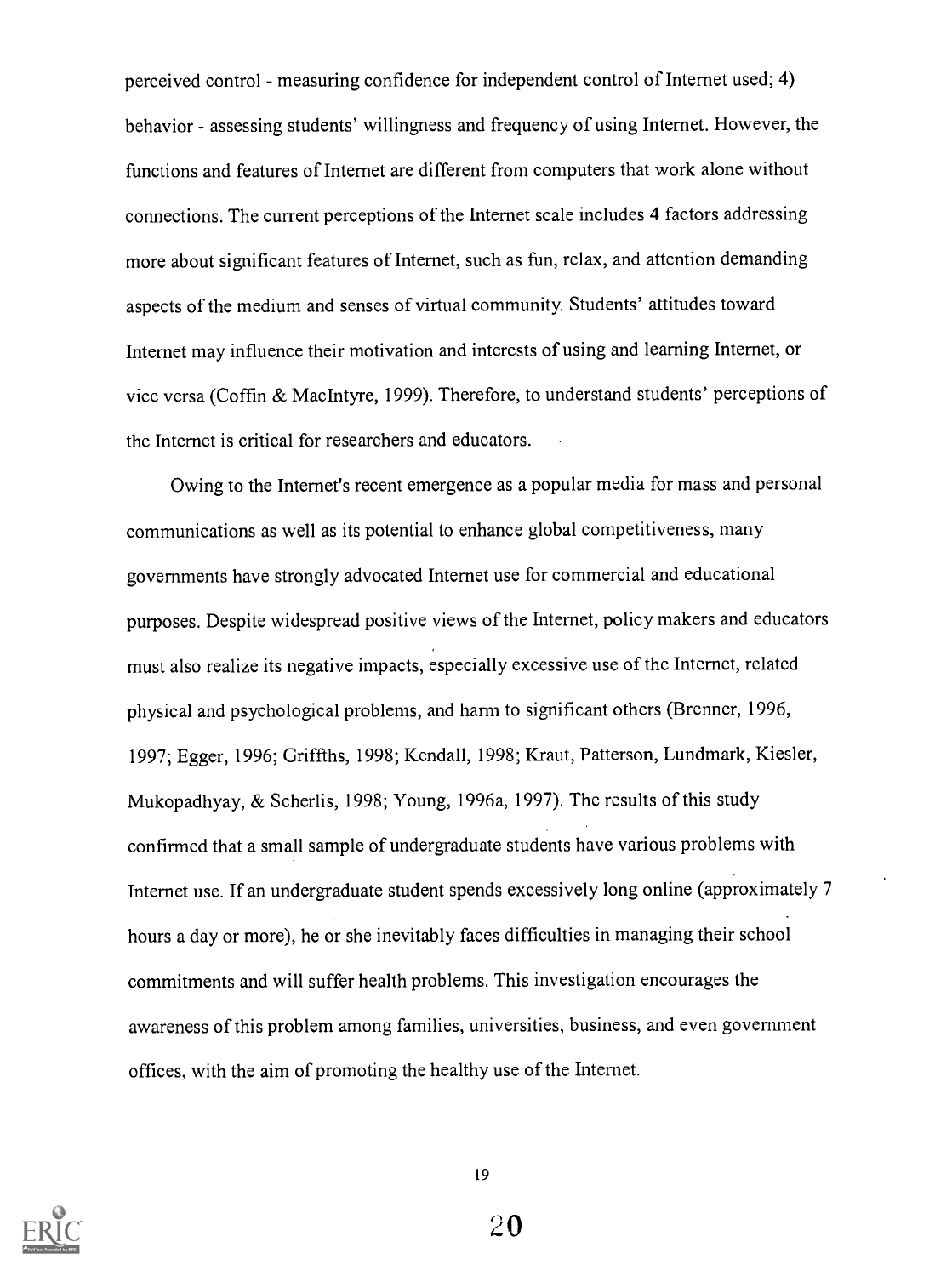#### Acknowledgements

- 1. The authors would like to thank the National Science Council of the Republic of China for financially supporting this research under Contract No. NSC 89-2520-S-009-010.
- 2. This paper is presented at the  $107<sup>th</sup>$  annual convention of the American Psychological Association, San Francisco, CA.

#### References

- Brenner, V. (1996). An initial report on the online assessment of Internet addiction: The First days of the Internet usage survey. [Online] Available at http://www.ccsnet.com/prep/pap/pap8b/638b/012p.txt.
- Brenner, V. (1997). Parameters of Internet use, abuse, and addiction: the first 90 days of the Internet usage survey. Psychological Reports, 80, 879-882.
- Chen, S. H. (1998). An Internet addiction measurement for Taiwan college students. In paper presented in TANET 98, Taipei, Taiwan.
- Chou, C., & Hsiao, M. C. (2000). Internet addiction, usage, gratification, and pleasure experience: the Taiwan college students' case. Computers and Education, 35(1), 65-80.
- Coffin, R. J. & MacIntyre, P. D. (1999). Motivational influences on computer-related affective states. Computers in Human Behavior, 15(5), 549-569.
- Egger, 0., & Rauterberg, M. (1996). Internet addiction disorder. [Online] Available at http://www.ifap.bepr.ethz.ch/~egger/ibg/res.html.
- Greenfield, D. N. (2000). Psychological characteristics of compulsive Internet use: A preliminary analysis. CyberPsychology and Behavior, 5(2), 403-412.
- Griffiths, M. (1998). Internet addiction: Does it really exist? In J. Gackenbach (Ed.), Psychology and the Internet: Intrapersonal, interpersonal, and traspersonal implications (pp. 61-75). San Diego, CA: Academic Press.
- Griffiths, M. (2000). Does Internet and computer addiction exist? Some case study evidence. CyberPsychology and Behavior, 3(2), 211-218.
- Hamburger, Y. A., & Ben-Artzi, E. (2000). The relationship between extraversion and neuroticism and the different use of the Internet. Computers in Human Behavior, 16(4), 441-449.
- Huberty, C. J. (1994). Applied discriminant analysis. NY: John Wiley & Sons.
- Kandell, J. (1998). Internet addiction on campus The vulnerability of college students. CyberPsychology and Behavior, 1, 46-59.
- Kraut, R., Patterson, M., Lundmark, V., Kiesler, S., Mukopadhyay, T., & Scherlis, W. (1998). A social technology that reduces social involvement and psychological

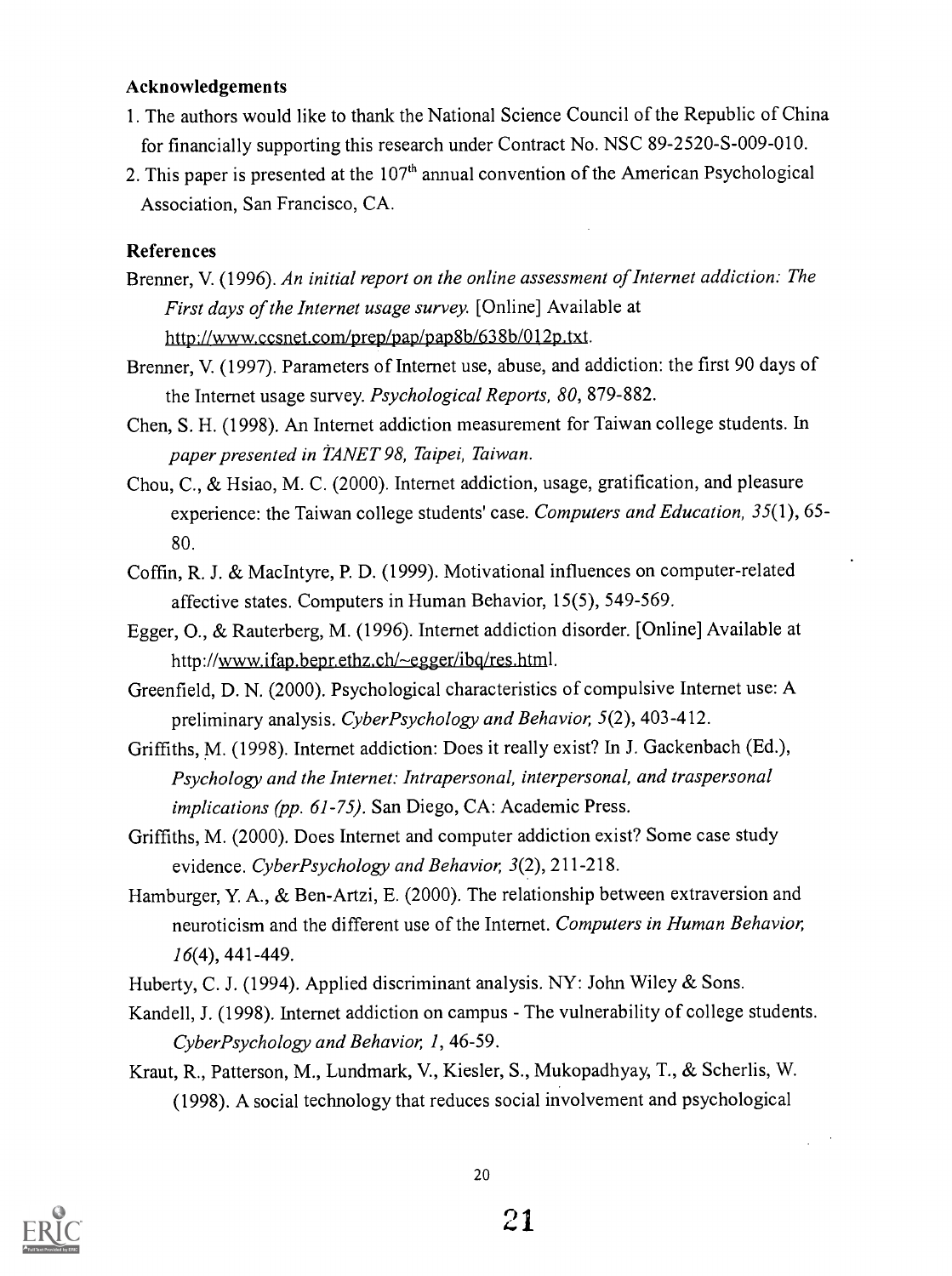welling being? American Psychologist, 53(9), 1017-1031.

- Kubey, R. W. (1996). Television dependence, diagnosis, and prevention: With commentary on video games, pornography, and media education. In T. M. Mac Beth (Ed.), Turning into young viewers: Social sciences perspectives on television (pp. 221- 260). Thousand Oaks, CA: Sage.
- Lavin, M., Marvin, K., McLarney, A., Nola, V., & Scott, L. (2000). Sensation seeking and collegiate vulnerability to Internet dependence. CyberPsychology and Behavior, 2(5), 425-430.
- Lin, S. S. J., & Tsai, C. C. (1999). Internet addiction among high schoolers in Taiwan. Paper presented at the  $106<sup>th</sup>$  annual convention of the American Psychological Association, Boston, MA.
- Lin, S. S. J., & Tsai, C. -C. (in press). Sensation seeking and Internet addiction. Computers in Human Behavior
- Morahan-Martin, J., & Schumacher, P. (2000). Incidence and correlates of pathological Internet use among college students. Computers and Human Behavior, 16(1), 13-29.
- Selwyn, N. (1997). Students' attitudes toward computers: Validation of a computer attitude scale for 16-19 education. Computers and Education, 28(1), 35-41.
- Tsai, C. C., & Lin, S. S. J. (2000). Internet addiction of Taiwanese adolescents: An indepth interview study. Paper presented at the  $107<sup>th</sup>$  annual convention of the American Psychological Association, Washington, DC.
- Tsai, C. -C., Lin, S. S. J., & Tsai, M.-J. (2001). Developing an Internet attitude scale for high school students. Computers and Education, 37, 41-51.
- Yang, C. S. (2001). Psychological needs and Internet usage for Internet addicts and normal users. Unpublished master thesis of Institute of Counseling and Educational psychology, National Kao-Hsiung Normal University, Taiwan.
- Young, K. S. (1996a). Internet addiction survey. [Online] Available at http://www.pitt.edu/~ksy/survey.htm
- Young, K. S. (1996b). Addictive use of the internet: A case study that breaks the stereotype. Psychological Reports, 79, 899-902.
- Young, K. S. (1997). Internet addiction: The emergence of a new disorder. Paper presented at the  $105<sup>th</sup>$  annual convention of the American Psychological Association, Chicago, Illinois.
- Young, K. S. (1998). Internet addiction: the emergence of a new clinical disorder. CyberPsychology and Behavior, 1(3), 237-244.
- Zuckerman, M. (1979). Sensation seeking: Beyond the optimal level of arousal. Hillsdale, New Jersey: LEA.

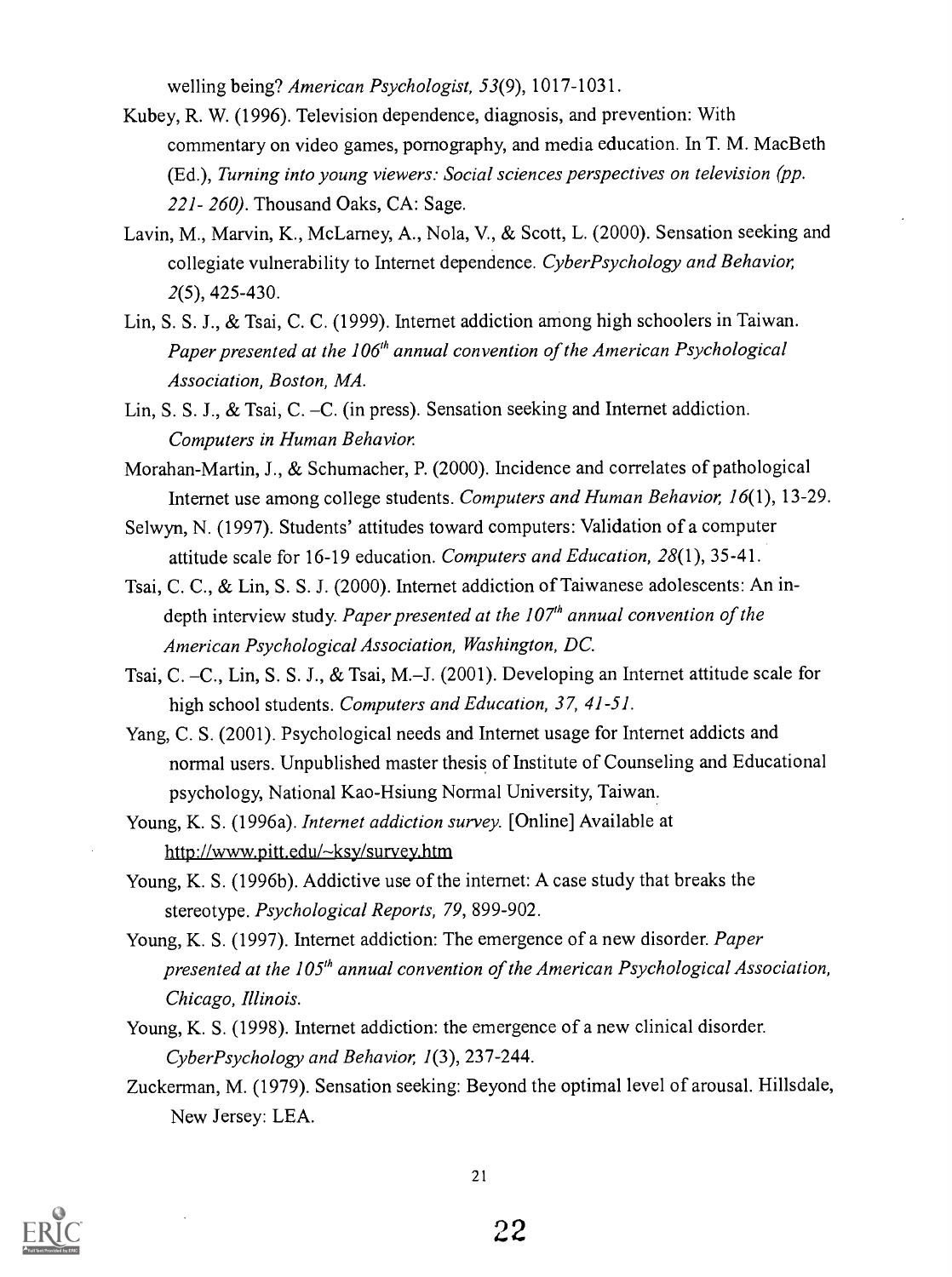|                | Factor name           |                               |           | Number of  |          | % Variance |       | Cronbach  |            |  |
|----------------|-----------------------|-------------------------------|-----------|------------|----------|------------|-------|-----------|------------|--|
|                |                       |                               |           | items      |          | Explained  |       | Alpha     |            |  |
|                | 1. Compulsive Use     |                               |           | 5          |          | 24.68      |       | 0.81      |            |  |
|                | 2. Withdrawal         |                               |           | 5          |          | 19.78      |       | 0.70      |            |  |
|                | 3. Tolerance          |                               |           | 4          |          | 17.57      |       | 0.73      |            |  |
|                | <b>Total Symptoms</b> |                               |           | 14         |          | 62.03      |       | 0.87      |            |  |
|                |                       | 4. Time Management            |           | 5          |          | 32.30      | 0.81  |           |            |  |
|                |                       | 5. Interpersonal & Healthy    |           | 28.50<br>7 |          |            |       | 0.82      |            |  |
|                |                       | <b>Total Related Problems</b> |           | 12         | 60.80    |            |       | 0.88      |            |  |
|                |                       |                               |           |            |          |            |       |           |            |  |
|                | Ċ                     | W                             | TO        | TM         | ΙH       | <b>SYM</b> | RP    | Usage     | <b>EXP</b> |  |
| Mean           | 2.05                  | 2.48                          | 2.26      | 2.00       | 1.99     | 31.40      | 24.40 | 13.95     | 2.99       |  |
| <b>SD</b>      | 0.56                  | 0.61                          | 0.60      | 0.63       | 0.55     | 6.85       | 6.07  | 17.82     | 1.50       |  |
| $\mathbf C$    |                       |                               |           |            |          |            |       | $.251**$  | $-.037$    |  |
| W              | .590**                |                               |           |            |          |            |       | $.149**$  | $-0.028$   |  |
| <b>TO</b>      | .590**                | $.508**$                      |           |            |          |            |       | $.229**$  | $-.045$    |  |
| TM             | $.615**$              | $.438**$                      | .489**    |            |          |            |       | $.251**$  | $-.021$    |  |
| I <sub>H</sub> | $.720**$              | $.412**$                      | $.485***$ | $.682**$   |          |            |       | $.264***$ | $-.079*$   |  |
| <b>SYM</b>     | .898**                | $.806**$                      | $.783**$  | $.627**$   | $.676**$ |            |       | $.244**$  | $-0.039$   |  |
| RP             | .745**                | $.501**$                      | $.557**$  | $.878**$   | .915**   | $.743**$   |       | .298**    | $-.045$    |  |

Table 1: The factor structure of the Internet Addiction Scale and correlation matrix among factors of the Internet Addiction Scale, Internet usage, and experience.

C: Compulsive Use; W: Withdrawal; TO: Tolerance; TM: Time Management problems; IH: Interpersonal & Health problems; SYM: Symptom; RP: Related Problems; EXP: previous experience of Internet use. \* P < 0.05; \*\* P < 0.01 (2-tailed tests).



 $\mathbb{R}^2$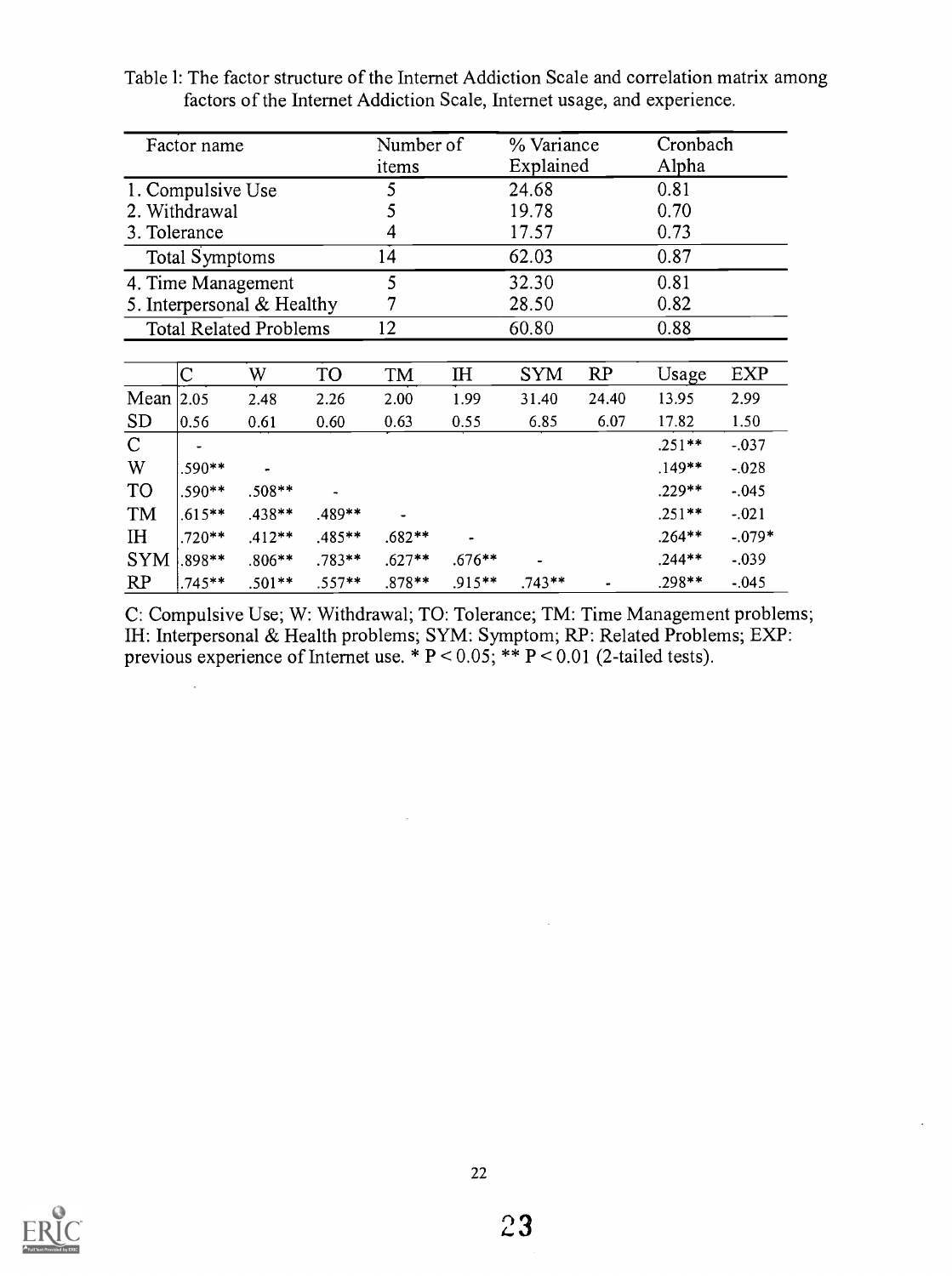| Factor name                       |                       |          |           | Number of<br>items |            | % Variance<br>explained | Alpha   | Cronbach   |  |  |
|-----------------------------------|-----------------------|----------|-----------|--------------------|------------|-------------------------|---------|------------|--|--|
|                                   | 1. Importance to Life |          |           | 5                  |            | 17.63                   | 0.89    |            |  |  |
| 2. Pleasure                       |                       |          |           | 6                  |            | 17.15                   | 0.86    |            |  |  |
|                                   | 3. Concentration      |          |           |                    |            | 15.86                   | 0.82    |            |  |  |
| 4. Connecting World               |                       |          |           | 4                  |            | 12.43                   | 0.76    |            |  |  |
| Total Perceptions of the Internet |                       |          |           | 20                 |            | 63.08                   | 0.91    |            |  |  |
|                                   |                       |          |           |                    |            |                         |         |            |  |  |
|                                   | IL                    | PL       | <b>CN</b> | CW                 | <b>SYM</b> | RP                      | Usage   | <b>EXP</b> |  |  |
| Mean                              | 5.42                  | 5.28     | 4.69      | 5.81               | 31.40      | 24.40                   | 13.95   | 2.99       |  |  |
| <b>SD</b>                         | 1.13                  | 1.54     | 1.18      | 1.19               | 6.85       | 6.07                    | 17.82   | 1.50       |  |  |
| IL                                |                       |          |           |                    | $.356***$  | $.205***$               | $.121*$ | $.122*$    |  |  |
| PL                                | $.342**$              |          |           |                    | .198**     | .047                    | $-.013$ | .022       |  |  |
| CN                                | $.496**$              | $.436**$ |           |                    | $.353**$   | $.212**$                | .002    | .045       |  |  |
| CW                                | $.422**$              | $.569**$ | $.402**$  |                    | $.107**$   | .021                    | $-.061$ | .055       |  |  |

Table 2: Factor structure and reliability of Perceptions of the Internet and correlation matrix for Perceptions of the Internet, online usage, experience, and Internet addiction.

IL: Importance to Life; PL: Pleasure; CN: Concentration; CW: Connecting World; SYM: Symptom; RP: Related Problems; EXP: previous experience of Internet use. \*  $P < 0.05$ ; \*\*  $P < 0.01$  (2-tailed tests)

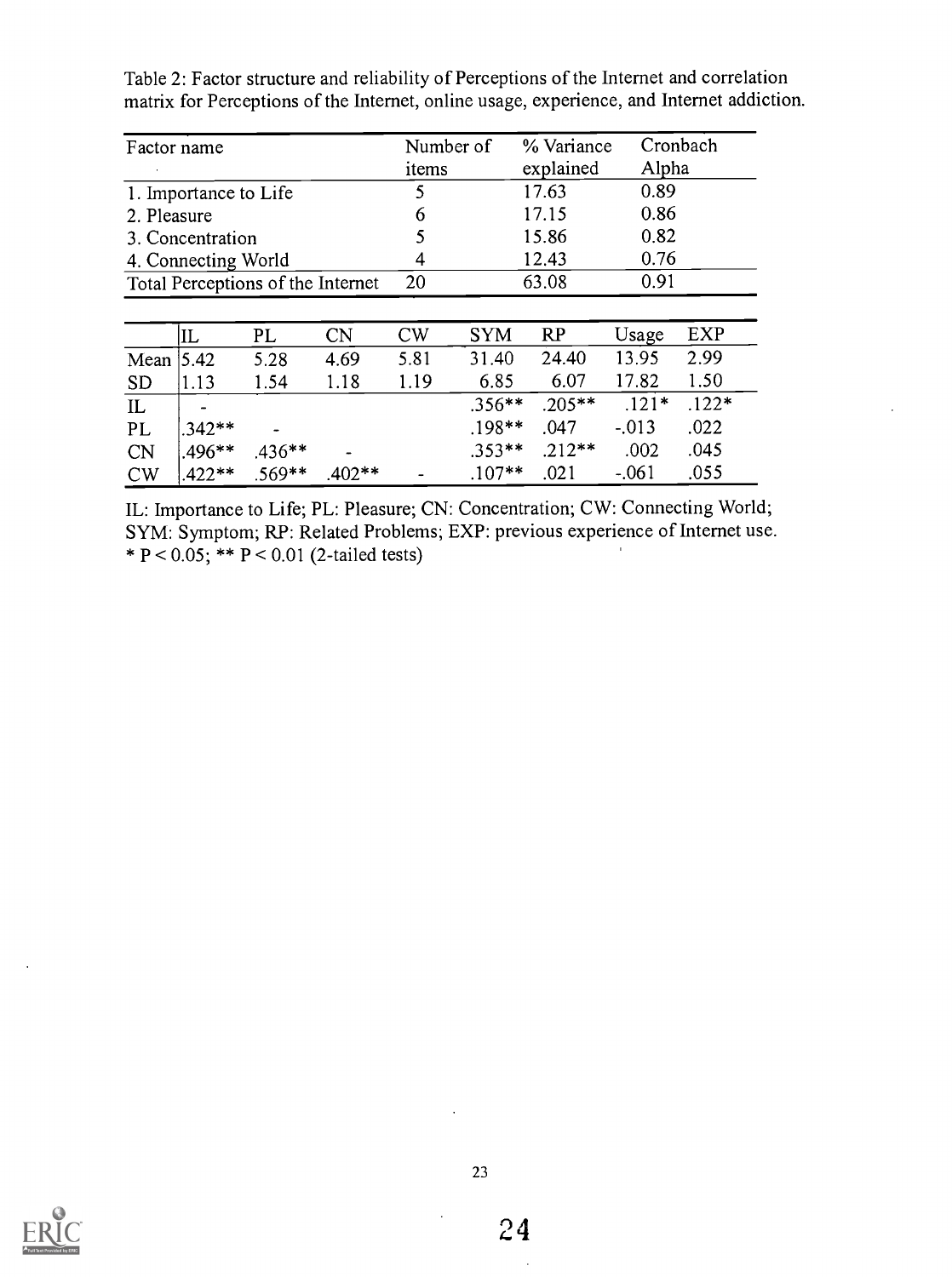Table 3: Factor structure and reliability of Internet sensation seeking and correlation matrix for Internet Sensation Seeking, online usage, experience, and Internet addiction.

| Factor name                                 | Number<br>of items | % Variance<br>explained | Cronbach<br>Alpha |
|---------------------------------------------|--------------------|-------------------------|-------------------|
| 1. Internet thrill and adventure seeking    |                    | 22.05                   | 0.88              |
| 2. Internet construction experience seeking |                    | 12.35                   | 0.83              |
| 3. Sensational information retrieval        |                    | 9.85                    | 0.71              |
| 4. Online acquaintance contacting           |                    | 9.32                    | 0.70              |
| 5. Internet interpersonal adventures        |                    | 7.94                    | 0.70              |
| Total Internet sensation seeking            | 22                 | 61.51                   | 0.89              |

|             | <b>ITAS</b> | <b>SIR</b> | <b>IIA</b>    | <b>ICES</b> | <b>OAC</b> | <b>SYM</b> | RP        | Usage         | EXP     |
|-------------|-------------|------------|---------------|-------------|------------|------------|-----------|---------------|---------|
| Mean        | 2.67        | 3.18       | 3.51          | 4.40        | 5.27       | 31.40      | 24.40     | 13.95         | 2.99    |
| <b>SD</b>   | 1.55        | 1.14       | 1.64          | 1.95        | 1.46       | 6.85       | 6.07      | 17.82         | 1.50    |
| <b>ITAS</b> |             |            |               |             |            | $.203**$   | $.300**$  | $.120**$ .049 |         |
| <b>SIR</b>  | $1.392**$   |            |               |             |            | .072       | $.110***$ | $-.047$       | .054    |
| <b>IIA</b>  | $.533**$    | $.328**$   | $\rightarrow$ |             |            | $.159**$   | $.184***$ | .051          | $-.023$ |
| <b>ICES</b> | $1.412**$   | $.444**$   | $.324**$      |             |            | $.190**$   | $.199***$ | $.097*$ .097* |         |
| <b>OAC</b>  | $.096*$     | $.241**$   | $.266***$     | $.260***$   |            | $.176***$  | $.110**$  | .057          | $-.051$ |

ITAS: Internet thrill and adventure seeking; ICES: Internet construction experience seeking; SIR: Sensation information retrieval; OAC: Online acquaintance contacting; IIA: Internet interpersonal adventures. SYM: Symptom; RP: Related Problems; EXP: previous experience of Internet use.  $* p < .05$ ;  $* p < .01$  (2-tailed tests)

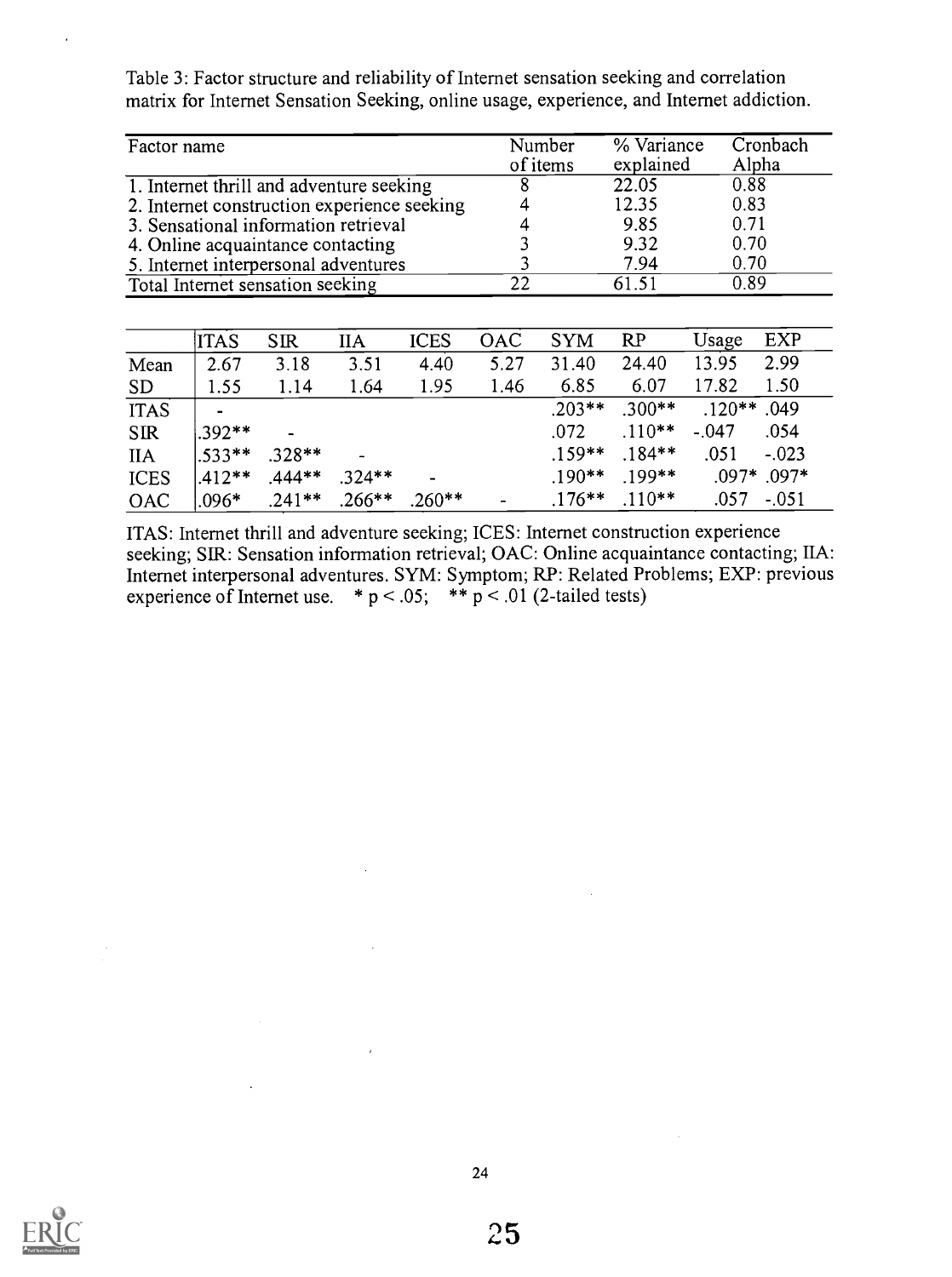Table 4: Final Cluster Centers using factor scores of Internet addiction as the clustering variables and oneway ANOVA tests.

| Factors                     |         |         | Clusters |         |               | <b>ANOVA</b>  |                |             |           |
|-----------------------------|---------|---------|----------|---------|---------------|---------------|----------------|-------------|-----------|
|                             |         |         |          | 4       | Cluster<br>MS | Cluster<br>Df | Error<br>MS    | Error<br>Df | F         |
| Compulsive                  | $-0.95$ | $-0.64$ | 0.71     | 0.20    | 102.11        | 3             | 0.53           | 644         | 193.01**  |
| Withdrawal                  | $-0.72$ | 0.68    | $-0.21$  | 0.59    | 62.41         | 3             | 10.71          | 644         | $87.42**$ |
| Tolerance                   | 0.18    | $-1.05$ | $-0.02$  | 0.62    | 59.04         | 3             | 0.73           | 644         | 80.92**   |
| Time Management<br>problems | $-0.53$ | $-0.74$ | $-0.08$  | 1.21    | 104.53        | 3             | $ 0.52\rangle$ | 644         | 201.92**  |
| Interpersonal $&$           | $-0.87$ | $-0.45$ | 0.69     | $-0.00$ | 83.98         | 3             | 10.61          | 644         | 136.89**  |
| Health problems             |         |         |          |         |               |               |                |             |           |
| Cluster Size                | 145     | 106     | 251      | 146     |               |               |                |             |           |

\*\*  $P < 0.01$ 

Table 5: Oneway ANOVA tests for differences of Internet usage and perceptions of Internet influences on lives among 4 clusters.

|                                   | Cluster 1<br>$N = 145$ |           |      | Cluster 2<br>$N = 106$ |       | Cluster 3<br>$N = 251$ |       | Cluster 4<br>$N = 146$ |           |
|-----------------------------------|------------------------|-----------|------|------------------------|-------|------------------------|-------|------------------------|-----------|
|                                   | Mean                   | <b>SD</b> | Mean | <b>SD</b>              | Mean  | <b>SD</b>              | Mean  | <b>SD</b>              |           |
| Total Usage                       | 9.84                   | 11.18     | 7.80 | 7.53                   | 15.85 | 19.87                  | 18.93 | 21.99                  | $11.70**$ |
| Information usage                 | 5.01                   | 7.68      | 3.91 | 4.69                   | 6.16  | 8.20                   | 6.62  | 7.73                   | $3.14*$   |
| Game usage                        | 2.37                   | 6.56      | 1.60 | 3.55                   | 2.97  | 5.85                   | 5.18  | 9.87                   | $5.60**$  |
| Talk usage                        | 2.17                   | 7.42      | 1.81 | 2.94                   | 3.70  | 6.68                   | 4.94  | 7.75                   | $5.81**$  |
| Email usage                       | 2.90                   | 5.77      | 2.46 | 3.91                   | 3.00  | 2.97                   | 3.48  | 4.45                   | 1.16      |
| Influence on sleep patterns       | 4.10                   | 1.91      | 4.29 | 1.79                   | 4.80  | 1.68                   | 5.54  | 1.77                   | 18.62**   |
| Influence on family               | 3.70                   | 1.81      | 3.77 | 1.69                   | 4.23  | 1.46                   | 5.44  | 1.64                   | $7.07**$  |
| Influence on daily routine        | 3.90                   | 1.71      | 4.14 | 1.66                   | 4.72  | 1.63                   | 5.31  | 1.73                   | $20.08**$ |
| Influence on health               | 3.97                   | 1.85      | 4.31 | 1.77                   | 4.71  | 1.66                   | 5.29  | 1.72                   | $15.46**$ |
| Influence on meal patterns        | 3.83                   | 1.72      | 3.98 | 1.76                   | 4.49  | 1.61                   | 5.17  | 1.60                   | $15.99**$ |
| Influence on intimacy             | 3.65                   | 1.84      | 3.75 | 1.75                   | 3.96  | 1.55                   | 4.19  | 1.74                   | 2.04      |
| Influence on teacher<br>relations | 3.56                   | 1.83      | 3.72 | 1.64                   | 4.10  | 1.54                   | 4.11  | 1.64                   | $4.54**$  |
| Influence on learning             | 2.48                   | 1.60      | 3.10 | 1.84                   | 3.63  | 1.94                   | 3.85  | 1.99                   | $16.47**$ |
| Influence on peer relations       | 3.17                   | 1.67      | 3.17 | 1.62                   | 3.60  | 1.48                   | 3.66  | 1.70                   | $4.19***$ |

\* p < .05; \*\* p < .01

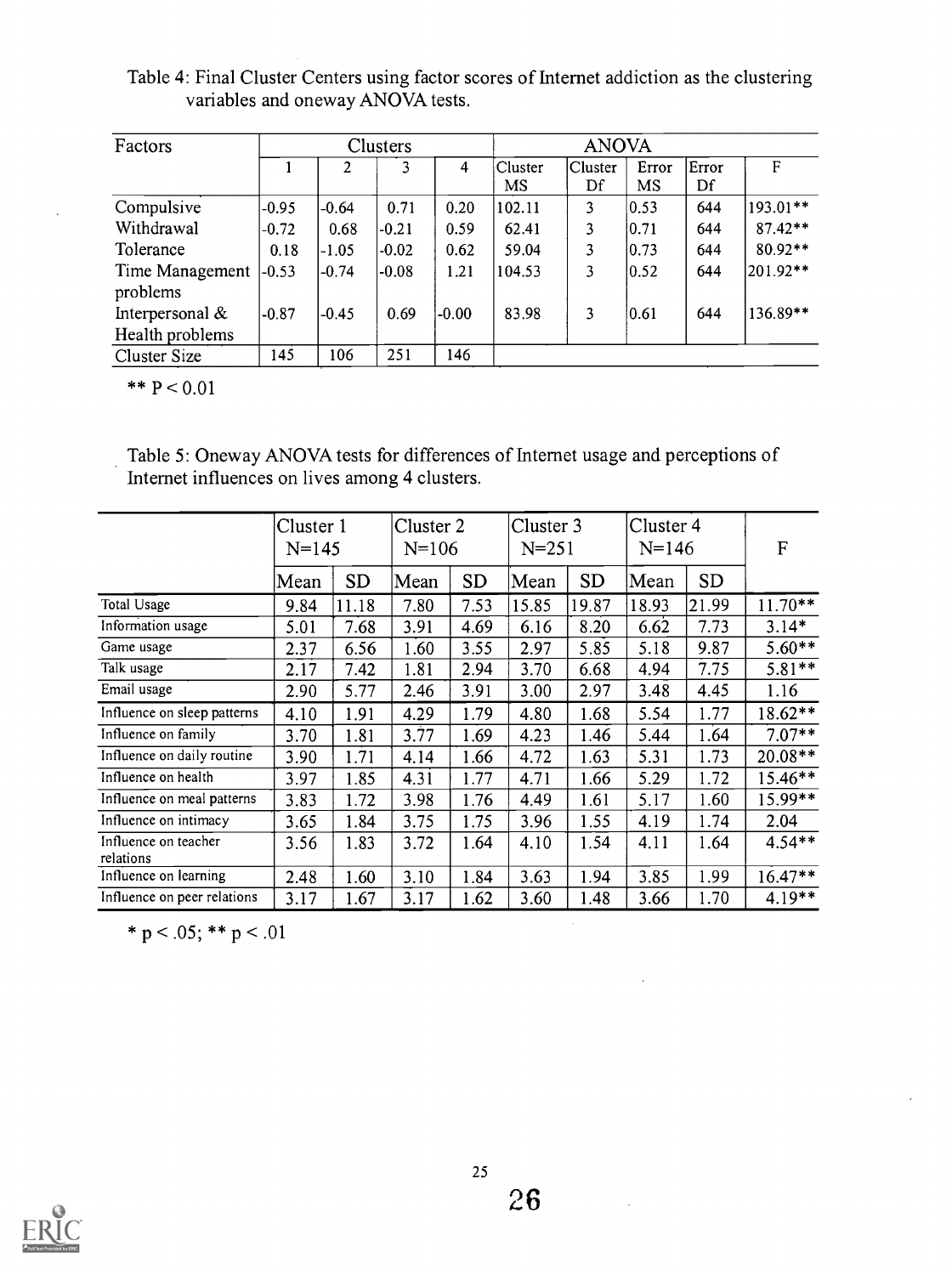|                        |                                      | Groups      |                                                        |                                                               |                                        |                    | <b>ANOVA</b>            |             |             |             |
|------------------------|--------------------------------------|-------------|--------------------------------------------------------|---------------------------------------------------------------|----------------------------------------|--------------------|-------------------------|-------------|-------------|-------------|
|                        | Thrill<br>seeking<br>game<br>players | 2<br>users  | Dedicated Experience<br>seeking<br>Email/info<br>Users | 14<br>Precautious<br>users with<br>thrill seeking<br>tendency | $\overline{5}$<br>Indifferent<br>users | Cluster MS Cluster | df                      | Error<br>MS | Error<br>df | $\mathbf F$ |
| Sample size            | 7                                    | 5           | 9                                                      | 55                                                            | 70                                     |                    |                         |             |             |             |
| Total<br>usage         | 52.9                                 | 105.4       | 44.3                                                   | 10.9                                                          | 12.3                                   | 14454.30           | 4                       | 84.21       | 140         | 171.65**    |
| Talk                   | 3.8                                  | 29.3        | 10.9                                                   | 3.4                                                           | 4.0                                    | 720.92             | 4                       | 39.89       | 131         | 18.07**     |
| Email                  | 1.1                                  | 8.3         | 11.0                                                   | 2.6                                                           | 3.1                                    | 172.10             | 4                       | 15.21       | 133         | $11.31***$  |
| Info                   | 9.8                                  | 15.6        | 25.4                                                   | 5.3                                                           | 4.3                                    | 932.81             | 4                       | 32.22       | 127         | $28.95**$   |
| Games                  | 32.5                                 | 20.5        | 5.4                                                    | 5.1                                                           | 1.3                                    | 1573.00            | 4                       | 46.10       | 115         | $34.13**$   |
| PL                     | 24.29                                | 30.40       | [30.33]                                                | 28.85                                                         | 23.17                                  | 316.87             | 4                       | 83.58       | 138         | $3.79*$     |
| $\mathbf{I}$ M         | 14.57                                | 14.20       | 16.88                                                  | 17.85                                                         | 16.31                                  | 35.79              | 4                       | 56.69       | 138         | .63         |
| $\overline{\text{CN}}$ | 27.29                                | 29.40       | 28.33                                                  | 28.93                                                         | 27.19                                  | 27.01              | 4                       | 10.26       | 141         | $2.63*$     |
| $\overline{\text{CW}}$ | 10.43                                | 11.80       | 8.89                                                   | 9.40                                                          | 7.23                                   | 59.83              | 4                       | 13.20       | 141         | $4.53*$     |
| <b>ITAS</b>            | 36.43                                |             | 32.00 27.75                                            | 36.74                                                         | 14.36                                  | 3990.71            | $\overline{\mathbf{4}}$ | 57.23       | 134         | $69.73**$   |
| <b>SIR</b>             | 10.43                                | 12.00       | 15.00                                                  | 15.60                                                         | 12.31                                  | 105.40             | 4                       | 19.56       | 137         | $5.39**$    |
| <b>IIA</b>             | 13.57                                | 11.60       | 15.00                                                  | 13.80                                                         | 9.74                                   | 157.57             | 4                       | 21.85       | 141         | $7.21**$    |
| <b>ICES</b>            | 20.00                                | 21.20 23.67 |                                                        | 21.32                                                         | 17.97                                  | 124.50             | 4                       | 50.18       | 138         | $2.48*$     |
| OAC                    | 15.86                                | 14.80       | 17.89                                                  | 16.57                                                         | 17.13                                  | 11.77              | 4                       | 14.75       | 140         | $.80\,$     |

Table 6: Final cluster centers using online usage, perceptions of the Internet, and Internet sensation seeking as the clustering variables, with oneway ANOVA tests.

 $p < .05$ ; \*\*  $p < .01$ 

 $\sim$ 

IL: Importance to Life; PL: Pleasure; CN: Concentration; CW: Connecting World; ITAS: Internet thrill and adventure seeking; ICES: Internet construction experience seeking; SIR: Sensation information retrieval; OAC: Online acquaintance contacting; IIA: Internet interpersonal adventures.

 $\label{eq:2.1} \frac{1}{\sqrt{2}}\sum_{i=1}^n\frac{1}{\sqrt{2}}\sum_{i=1}^n\frac{1}{\sqrt{2}}\sum_{i=1}^n\frac{1}{\sqrt{2}}\sum_{i=1}^n\frac{1}{\sqrt{2}}\sum_{i=1}^n\frac{1}{\sqrt{2}}\sum_{i=1}^n\frac{1}{\sqrt{2}}\sum_{i=1}^n\frac{1}{\sqrt{2}}\sum_{i=1}^n\frac{1}{\sqrt{2}}\sum_{i=1}^n\frac{1}{\sqrt{2}}\sum_{i=1}^n\frac{1}{\sqrt{2}}\sum_{i=1}^n\frac$ 



 $\sim 10^7$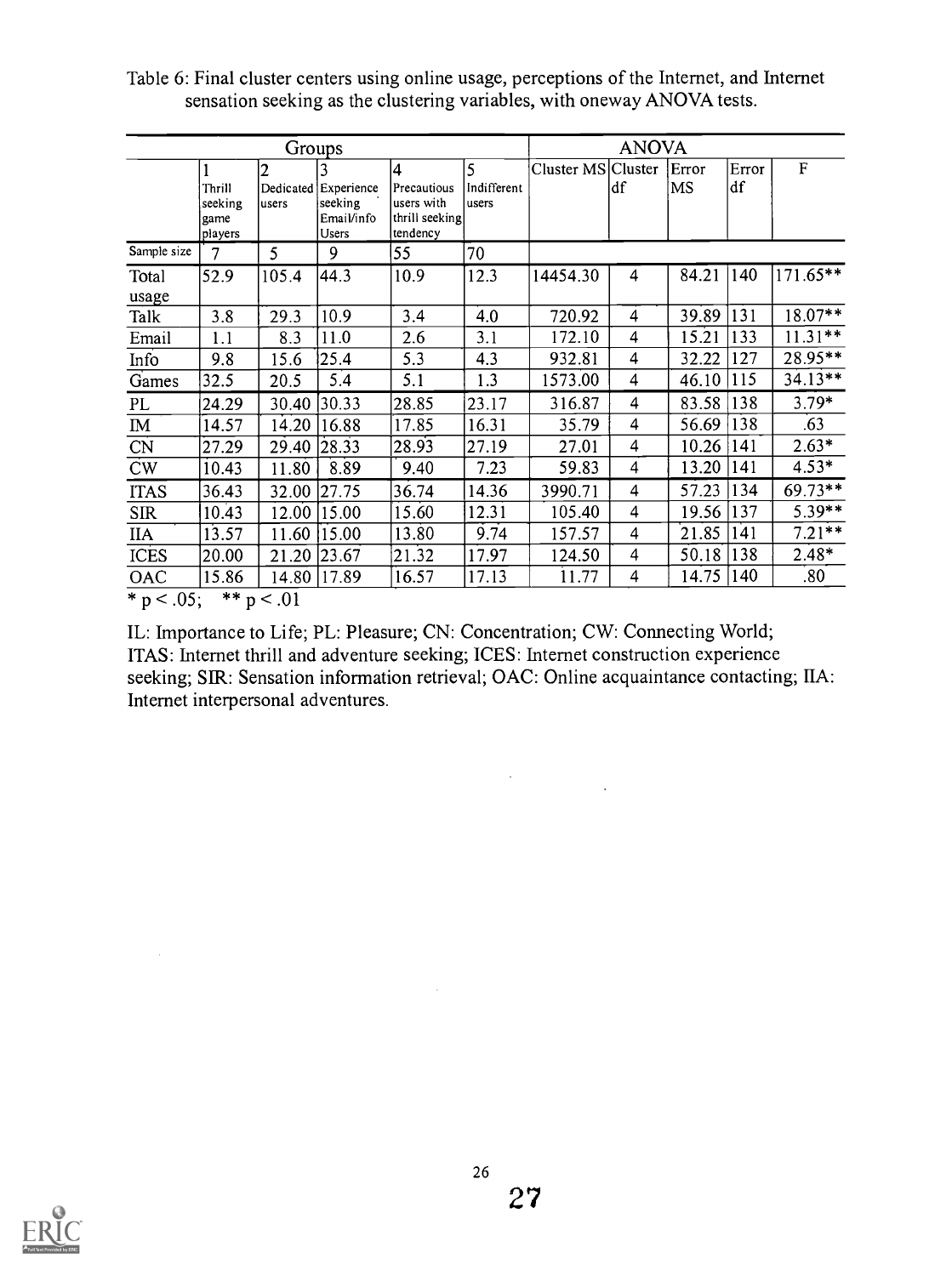Table 7: Results of discriminant analysis to categorize at risk pathological Internet users into 5 subgroups by Internet usage, Internet sensation seeking, and perceptions of the Internet with cross validation of membership.

| Summary of Canonical Discriminant |       |       |             | Structure Matrix: Absolute Correlation between |                                      |         |         |         |  |  |  |
|-----------------------------------|-------|-------|-------------|------------------------------------------------|--------------------------------------|---------|---------|---------|--|--|--|
| <b>Functions</b>                  |       |       |             |                                                | Variables and Discriminant Functions |         |         |         |  |  |  |
| Functions                         | Eigen | Cum.  | Canonical   | Overall                                        | <b>ITAS</b>                          | Game    | Info    | Email   |  |  |  |
|                                   | Value | ℅     | Correlation | $\mu$ sage                                     |                                      | usage   | usage   | usage   |  |  |  |
|                                   | 8.33  | 61.7  | .945        | $.923*$                                        | .124                                 | .346    | .219    | .131    |  |  |  |
| $\overline{2}$                    | 3.81  | 89.8  | .890        | $-.096$                                        | $.935*$                              | .306    | $-.035$ | $-126$  |  |  |  |
| 3                                 | 1.04  | 97.6  | .715        | .245                                           | .214                                 | $-.338$ | $.617*$ | $.578*$ |  |  |  |
| 4                                 | 0.33  | 100.0 | .497        | $-.210$                                        | $-.237$                              | $.771*$ | .591    | .070    |  |  |  |

| Classification        | Predicted             | Group Membership |                     |           |               |                           |
|-----------------------|-----------------------|------------------|---------------------|-----------|---------------|---------------------------|
| Result <sup>a</sup>   | l <sup>st</sup> group | $2nd$ group      | <b>3rd</b><br>group | group     | ∠cth<br>group | $\mathbf{N}^{\mathbf{b}}$ |
| $1st$ group           | $6(100\%)$            |                  |                     |           |               |                           |
| 2 <sup>nd</sup> group |                       | $4(100\%)$       |                     |           |               |                           |
| $3rd$ group           |                       |                  | $6(100\%)$          |           |               |                           |
| $4th$ group           |                       |                  |                     | 35(87.5%) | $5(12.5\%)$   | 40                        |
| $5th$ group           |                       |                  |                     |           | $ 62(100\%)$  | 62                        |

\* Largest absolute correlation between each variable and a discriminant function.

a 95.3% of original grouped cases correctly classified.

<sup>b</sup>Users with missing data in the independent variables were excluded from this analysis. ITAS: Internet thrill and adventure seeking.

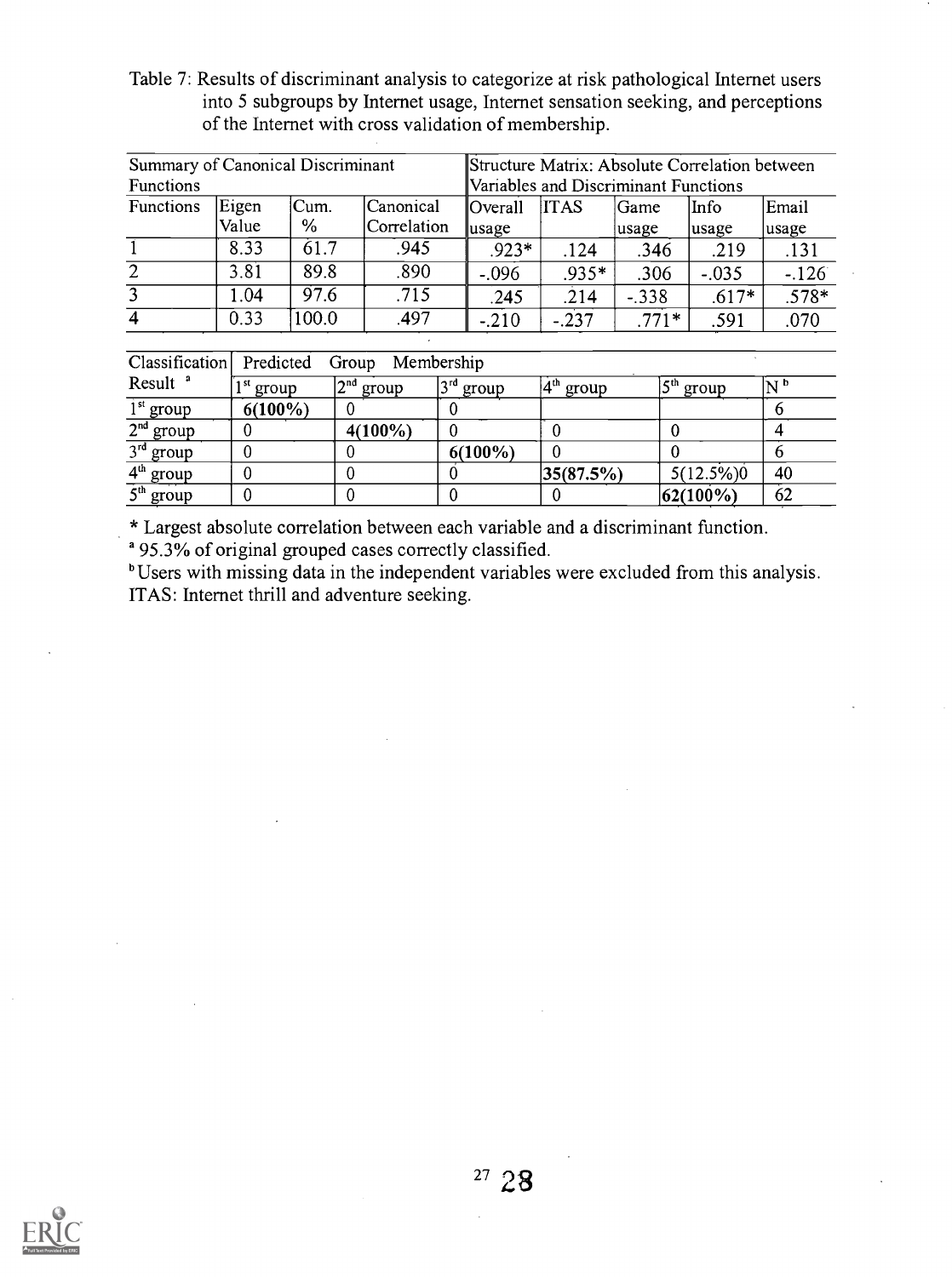

Function 1

Figure 1: Canonical discriminant functions for pathological Internet user groups. 1<sup>st</sup> group: Thrill seeking game players; 2<sup>nd</sup> group: Dedicated users seeking pleasure and a sense of community;  $3^{rd}$  group: Experience seeking email/information users;  $4^{th}$  group: Precautious users with thrill seeking tendency; and 5<sup>th</sup> group: Indifferent users.



i. This data set contains several sections which will be presented in several papers forth coming.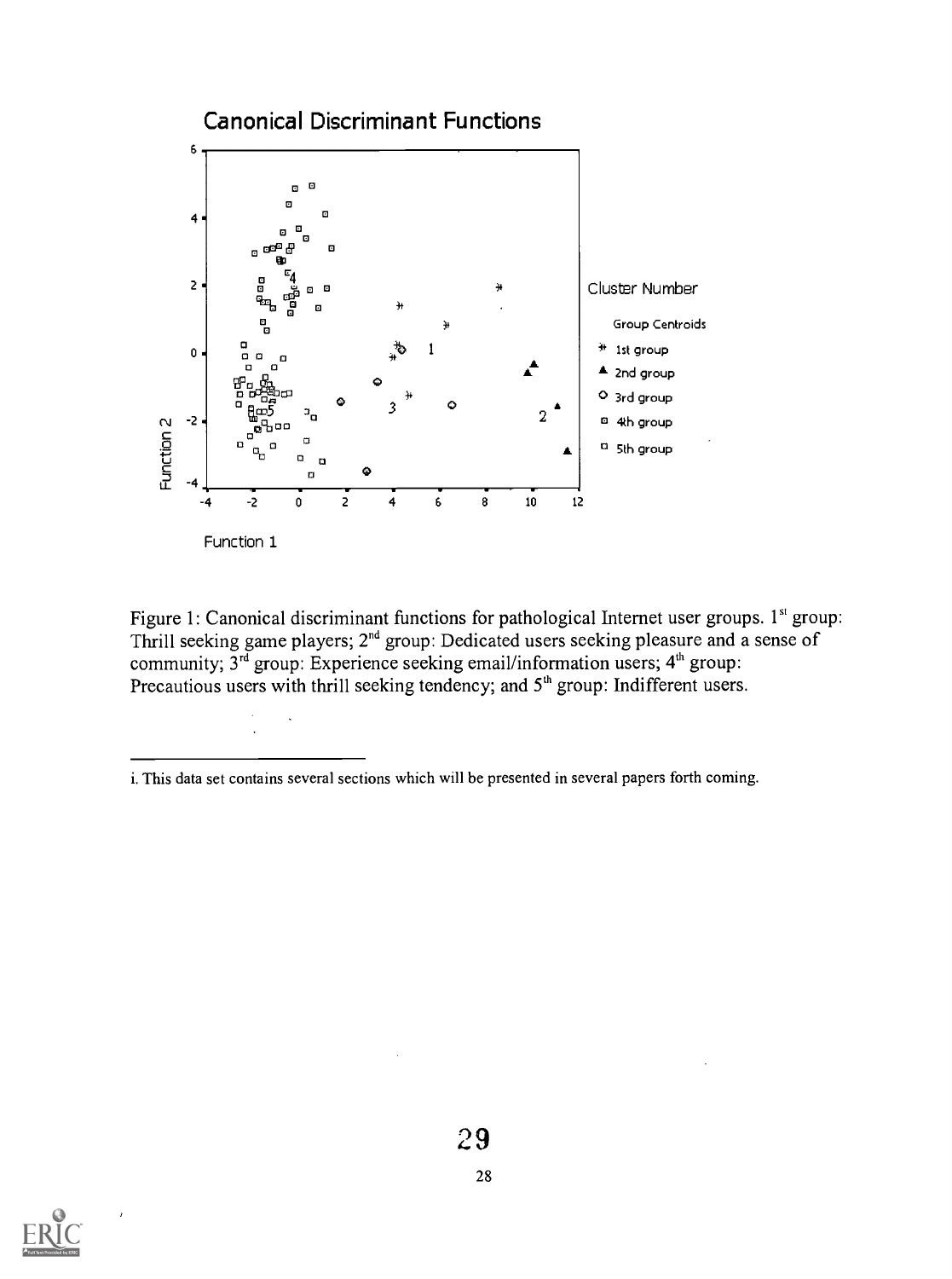

# U.S. Department of Education



Office of Educational Research and Improvement (OERI) National Library of Education (NLE) Educational Resources Information Center (ERIC)

# REPRODUCTION RELEASE

(Specific Document)

I. DOCUMENT IDENTIFICATION:

| Classifying Internet pathological users: Their usage, Internet<br>Title:<br>sensation seeking and perceptions |                          |
|---------------------------------------------------------------------------------------------------------------|--------------------------|
| Sunny<br>Author(s):<br>$\perp$ $n$                                                                            |                          |
| Corporate Source:<br>meeting                                                                                  | <b>Publication Date:</b> |
| This paper has been read in the $\infty$ APA annual                                                           | $'$ 200//08              |

# II. REPRODUCTION RELEASE:

In order to disseminate as widely as possible timely and significant materials of interest to the educational community, documents announced in the monthly abstract journal of the ERIC system, Resources in Education (RIE), are usually made available to users in microfiche, reproduced paper copy, and electronic media, and sold through the ERIC Document Reproduction Service (EDRS). Credit is given to the source of each document, and, if reproduction release is granted, one of the following notices is affixed to each document.

If permission is granted to reproduce and disseminate the identified documents, please CHECK ONE of the following three options and sign at the bottom of the page.

|                               | The sample sticker shown below will be<br>affixed to all Level 1 documents                                                                                    | The sample sticker shown below will be<br>affixed to all Level 2A documents                                                                                                                                                                                                                                                                                                                                                                                                                                         |                              |    | The sample sticker shown below will be<br>affixed to all Level 2B documents                        |
|-------------------------------|---------------------------------------------------------------------------------------------------------------------------------------------------------------|---------------------------------------------------------------------------------------------------------------------------------------------------------------------------------------------------------------------------------------------------------------------------------------------------------------------------------------------------------------------------------------------------------------------------------------------------------------------------------------------------------------------|------------------------------|----|----------------------------------------------------------------------------------------------------|
|                               | PERMISSION TO REPRODUCE AND<br>DISSEMINATE THIS MATERIAL HAS<br><b>BEEN GRANTED BY</b>                                                                        | PERMISSION TO REPRODUCE AND<br>DISSEMINATE THIS MATERIAL IN<br>MICROFICHE, AND IN ELECTRONIC MEDIA<br>FOR ERIC COLLECTION SUBSCRIBERS ONLY.<br>HAS BEEN GRANTED BY                                                                                                                                                                                                                                                                                                                                                  |                              |    | PERMISSION TO REPRODUCE AND<br>DISSEMINATE THIS MATERIAL IN<br>MICROFICHE ONLY HAS BEEN GRANTED BY |
|                               | TO THE EDUCATIONAL RESOURCES<br><b>INFORMATION CENTER (ERIC)</b>                                                                                              | TO THE EDUCATIONAL RESOURCES<br><b>INFORMATION CENTER (ERIC)</b><br>2A                                                                                                                                                                                                                                                                                                                                                                                                                                              |                              | 2B | TO THE EDUCATIONAL RESOURCES<br><b>INFORMATION CENTER (ERIC)</b>                                   |
|                               | Level 1                                                                                                                                                       | Level 2A                                                                                                                                                                                                                                                                                                                                                                                                                                                                                                            |                              |    | Level 2B                                                                                           |
|                               | Check here for Level 1 release, permitting reproduction<br>and dissemination in microfiche or other ERIC archival<br>media (e.g., electronic) and paper copy. | Check here for Level 2A release, permitting reproduction<br>and dissemination in microfiche and in electronic media for<br>ERIC archival collection subscribers only<br>Documents will be processed as indicated provided reproduction quality permits.                                                                                                                                                                                                                                                             |                              |    | Check here for Level 2B release, permitting reproduction<br>and dissemination in microfiche only   |
|                               |                                                                                                                                                               | If permission to reproduce is granted, but no box is checked, documents will be processed at Level 1.                                                                                                                                                                                                                                                                                                                                                                                                               |                              |    |                                                                                                    |
| Signature:<br>Sign            |                                                                                                                                                               | I hereby grant to the Educational Resources Information Center (ERIC) nonexclusive permission to reproduce and disseminate these documents<br>as indicated above. Reproduction from the ERIC microfiche or electronic media by persons other than ERIC employees and its system contractors<br>requires permission from the copyright holder. Exception is made for non-profit reproduction by libraries and other service agencies to satisfy<br>information needs of educators in response to discrete inquiries. | Printed Name/Position/Title: |    |                                                                                                    |
|                               |                                                                                                                                                               |                                                                                                                                                                                                                                                                                                                                                                                                                                                                                                                     |                              |    |                                                                                                    |
|                               | Organization/Address                                                                                                                                          |                                                                                                                                                                                                                                                                                                                                                                                                                                                                                                                     | Telephone:<br>88b –          |    | FAX:                                                                                               |
| here, $\rightarrow$<br>please | Iustrtute                                                                                                                                                     | uccunion<br>$\sqrt{n_{IV}}$                                                                                                                                                                                                                                                                                                                                                                                                                                                                                         | E-Mail Address:              |    | Date:                                                                                              |